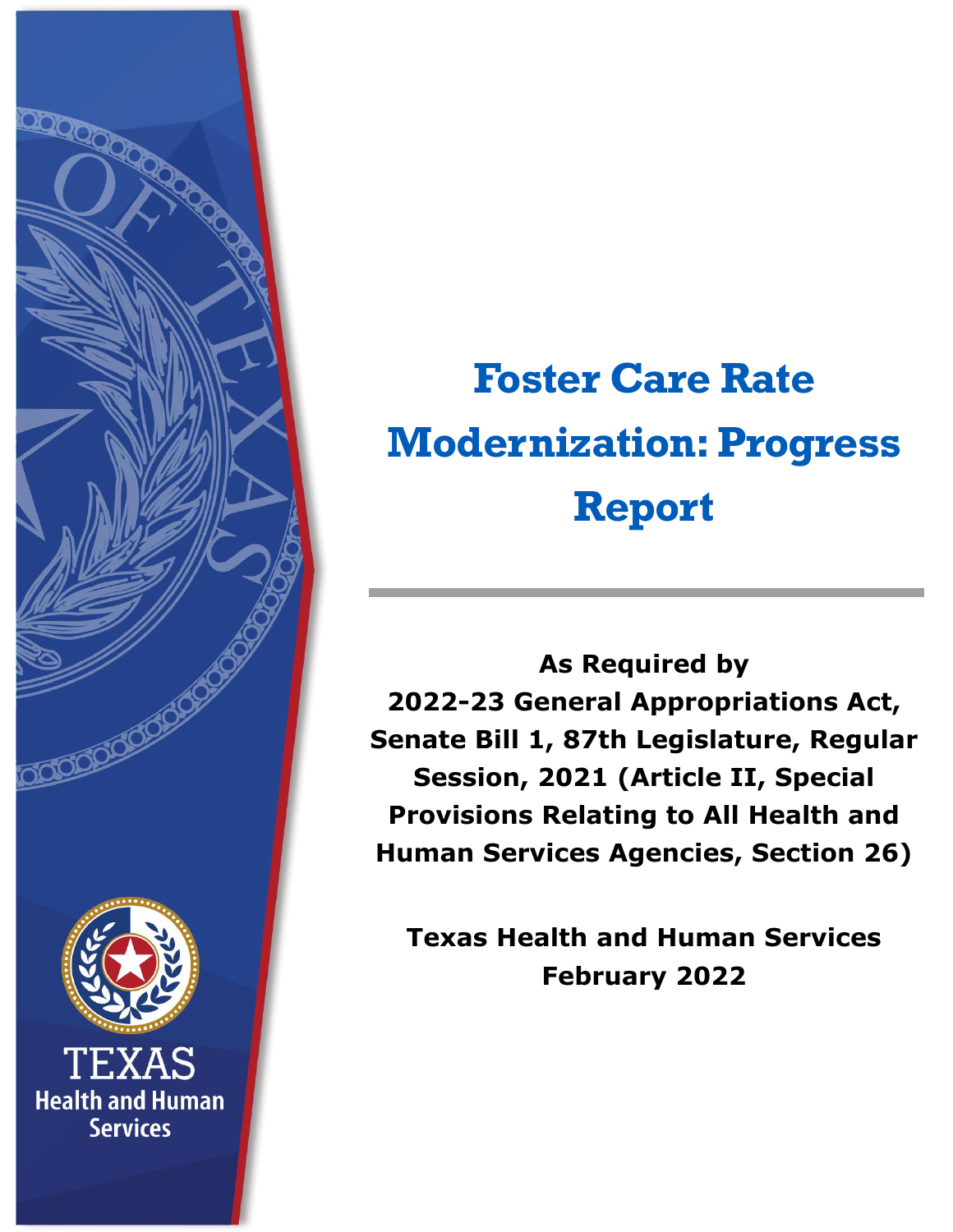### **Table of Contents**

| Appendix B. PCG's Recommendation Rate Methodology Crosswalk B-1 |  |
|-----------------------------------------------------------------|--|
| Appendix C. Interagency Dependencies for Pro forma Rates  C-1   |  |
|                                                                 |  |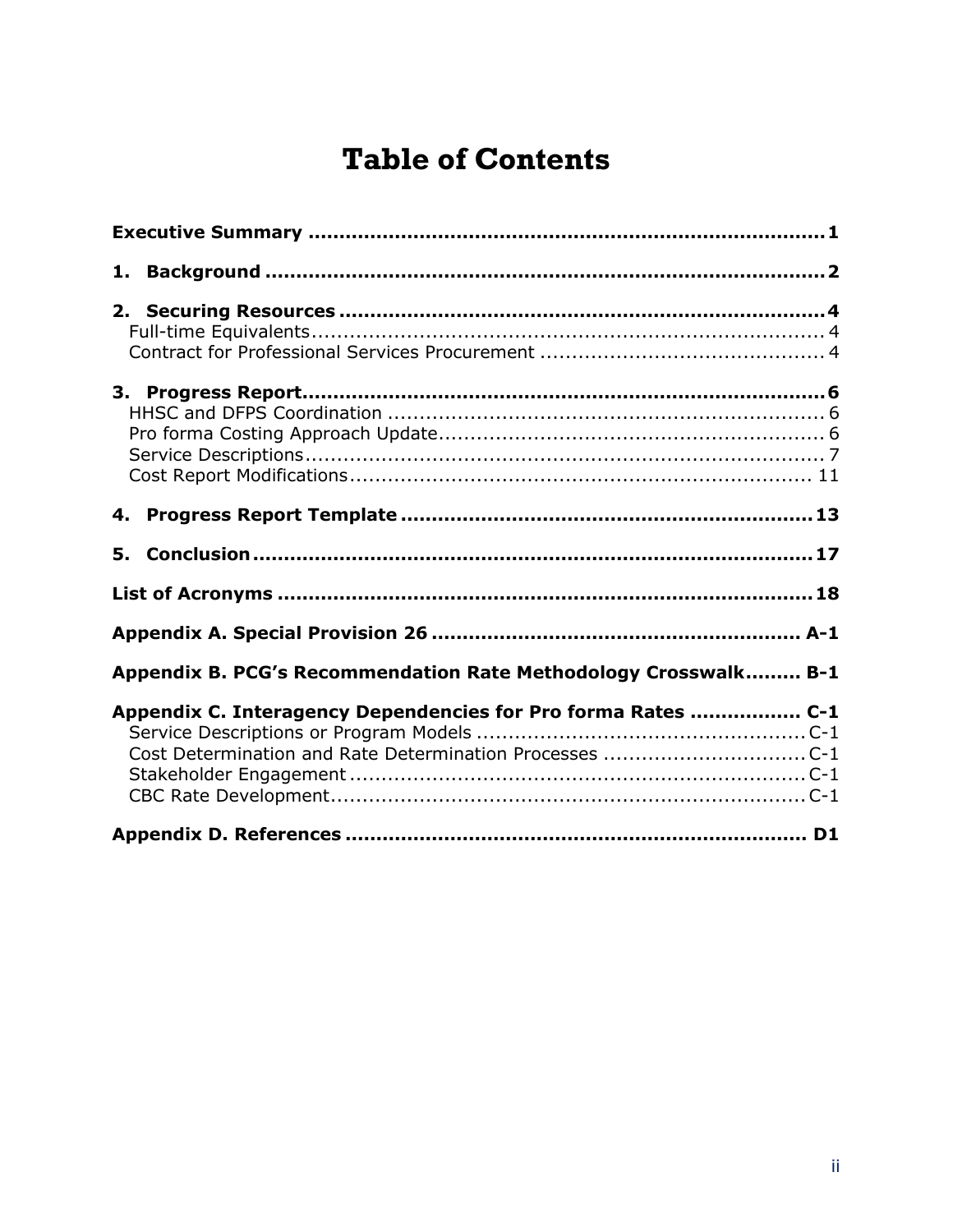#### <span id="page-2-0"></span>**Executive Summary**

The Health and Human Services Commission (HHSC) Foster Care Rate Modernization Progress Report is submitted pursuant to the 2022-23 General Appropriations Act, Senate Bill (S.B.) 1, 87th Legislature, Regular Session, 2021 (Article II, Special Provisions Relating to All Health and Human Services Agencies, Section 26(e)(4)).

Special Provision 26(c) directs the Department of Family Protective Services (DFPS) to develop an alternative reimbursement methodology proposal for the 88th Legislature with the assistance of HHSC. The alternative reimbursement methodology proposal for the 24-hour Residential Child Care (RCC) program, including legacy foster care and Community-Based Care (CBC) rates, is based on specific deliverables outlined in the provision.

Special Provision 26(e)(1) directs HHSC to submit a plan for the development of pro forma modeled rates and cost-report based rates, using the service descriptions developed by DFPS as outlined in subsection (c), including key milestones and identified interagency dependencies. The plan is described in the report entitled, "Foster Care Methodology," as required by the 2020-21 General Appropriations Act, House Bill (H.B.) 1, 86th Legislature, Regular Session, 2019 (Article II, Special Provisions Relating to All Health and Human Services Agencies, Section 32).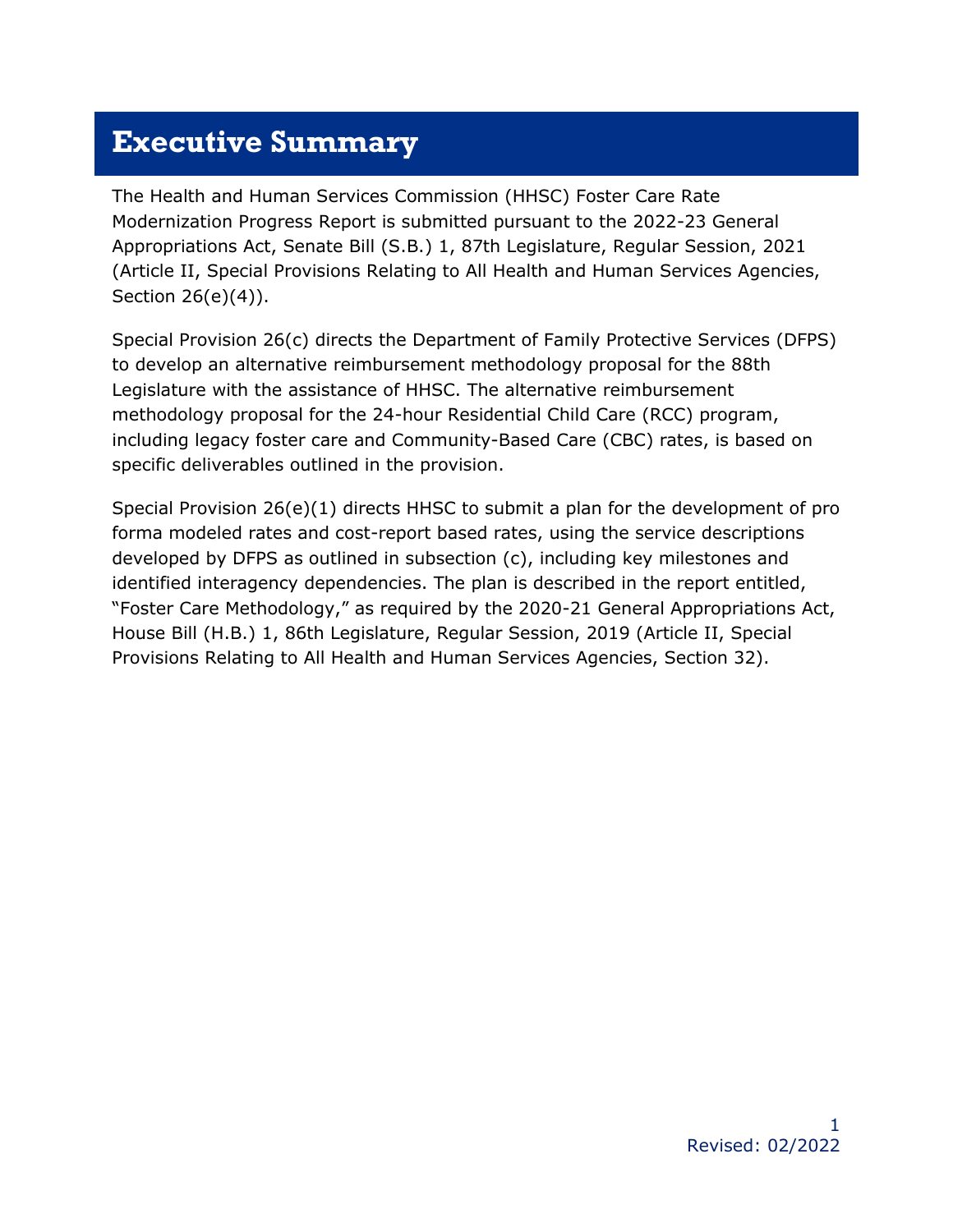#### <span id="page-3-0"></span>**1. Background**

H.B. 5, 85th Legislature, Regular Session, 2017, codified at Section 40.058, Human Resources Code, requires DFPS and HHSC to "enter into contracts for the provision of shared administrative services, including…rate setting." On May 4, 2018, HHSC and DFPS agreed in a memorandum of understanding that the HHSC Provider Finance Department (Provider Finance) would, on an ongoing basis, "identify and recommend appropriate rate changes, if applicable, and send a notification to DFPS staff of the recommendations." Pursuant to the memorandum, Provider Finance calculates reimbursement rates for DFPS' 24-hour RCC program and submits those recommendations to DFPS for their consideration as requested.

The 86th Legislature directed HHSC, in consultation with DFPS, to evaluate the methodology for establishing foster care rates under the 2020-21 General Appropriations Act, H.B. 1, 86th Legislature, Regular Session, 2019 (Article II, Special Provisions Relating to All Health and Human Services Agencies, Section 32). HHSC contracted with a third-party vendor, Public Consulting Group, Inc. (PCG), to conduct the rate methodology evaluation and develop recommendations. In February 2021, HHSC published PCG's report and recommendations in the Foster Care Rate Methodology Report.

The 87th Legislature directed DFPS to develop an alternative reimbursement methodology proposal for the 88th Legislature with the assistance of HHSC. The alternative reimbursement methodology proposal for the 24-hour RCC program, including legacy foster care and CBC rates, will be based on specific deliverables outlined under the 2022-23 General Appropriations Act, S.B. 1, 87th Legislature, Regular Session, 2021 (Article II, Special Provisions Relating to All Health and Human Services Agencies, Section 26)

Furthermore, the 87th Legislature directed HHSC to submit a plan for the development of pro forma modeled rates and cost-report based rates, using the service descriptions developed by DFPS as outlined in subsection (c), including key milestones and identified interagency dependencies. In September 2021, HHSC published the report "Foster Care Rate Modernization: Development & Implementation Plan" for the development of pro forma modeled rates and costreport-based rates.

As outlined in subsection (e)(4) of Special Provision 26, HHSC is required to submit "a semi-annual progress report of all related activities undertaken by HHSC every six months beginning on February 28, 2022. HHSC developed this progress report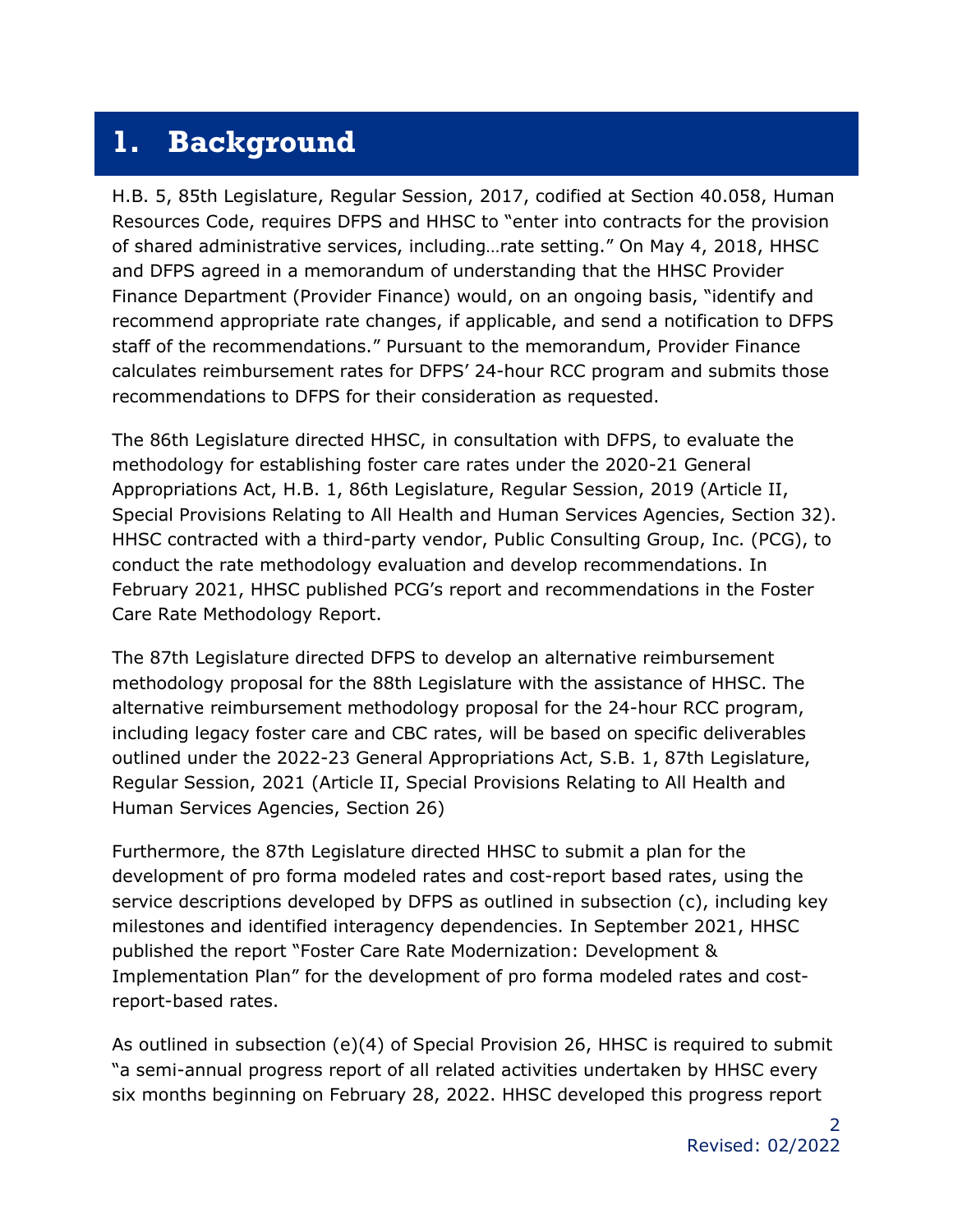for HHSC activities that have occurred from the beginning of the project to February 28, 2022.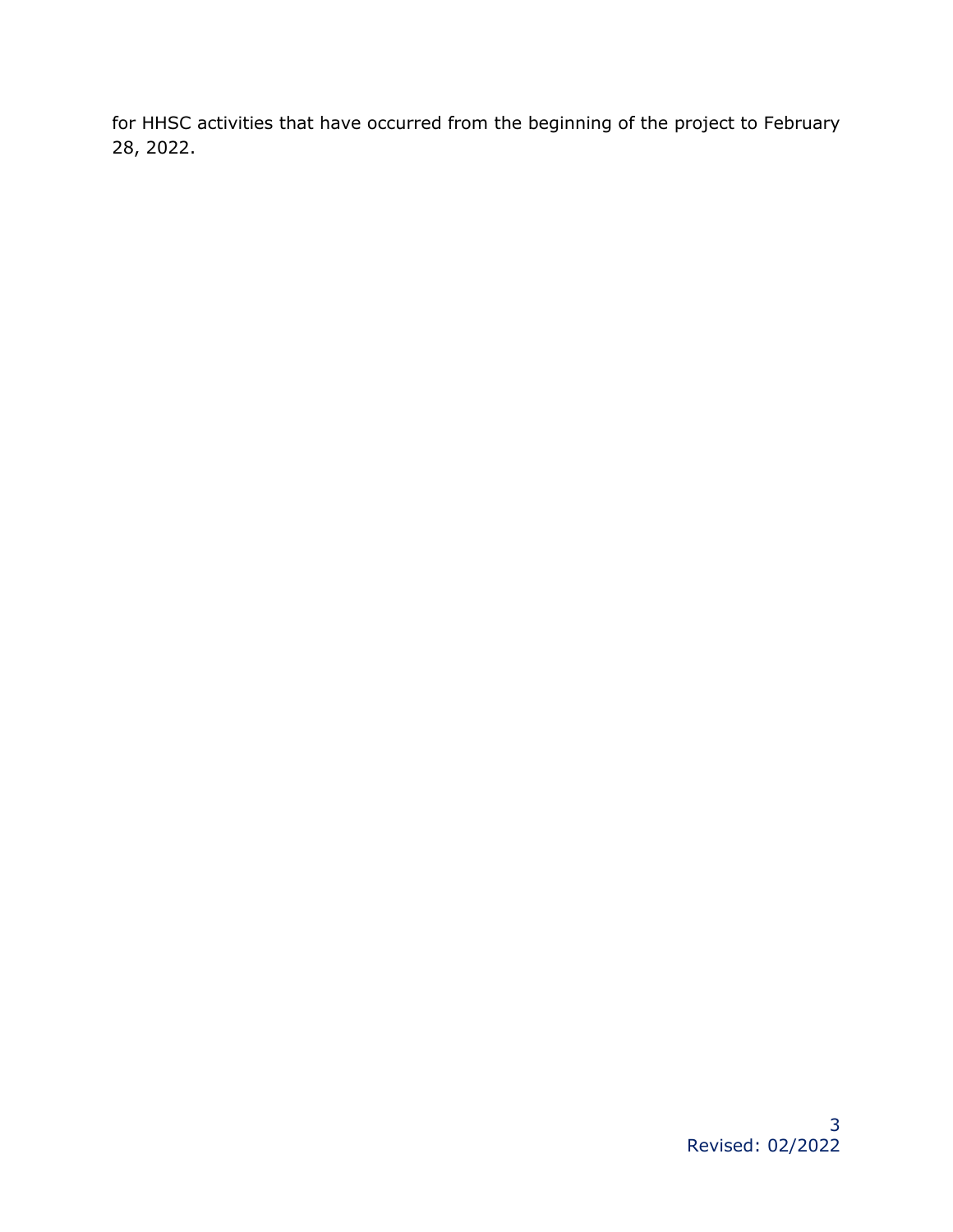## <span id="page-5-0"></span>**2. Securing Resources**

HHSC received appropriations and full-time equivalents (FTEs) to support the agencies' efforts to meet the assigned deliverables within Special Provision 26. HHSC received appropriations to support 12 FTEs and professional services to support rate-setting development, implementation, and feasibility study.

### <span id="page-5-1"></span>**Full-time Equivalents**

Provider Finance began the hiring process in June 2021 for the 11 FTEs assigned to work on the deliverables related to HHSC identified activities. Prioritization of the hiring efforts was given to the positions that would directly support the pro forma rate setting phase of the project. Hiring efforts included posting each position for a competitive selection process, screening applicants, conducting interviews, and selecting the qualified applicant.

As of February 14, 2022, 10 of the 11 FTEs had been hired through a competitive selection process.<sup>1</sup>

The HHSC Medicaid and CHIP Services Division (MCS) has also begun the hiring process for the one FTE assigned to work on the deliverables related to the feasibility studies. As of February 1, 2022, HHSC MCS is in the competitive selection process.

# <span id="page-5-2"></span>**Contract for Professional Services Procurement**

HHSC Provider Finance began coordinating with the HHSC Procurement and Contracting Services Division (PCS) to post a solicitation for Professional Services to Develop an Alternative Reimbursement Methodology for Foster Care Rate Modernization in June 2021. HHSC Provider Finance developed a draft of the Statement of Work (SOW) and provided the initial draft to DFPS for their courtesy review and feedback. The finalized SOW was approved to route through the internal HHSC processes to be posted for solicitation. The solicitation is categorized as an Invitation for Bid and was posted on the Electronic State Business Daily on January

 $1$  To the extent that any positions become vacant due to attrition, HHSC will re-fill positions as expeditiously as possible.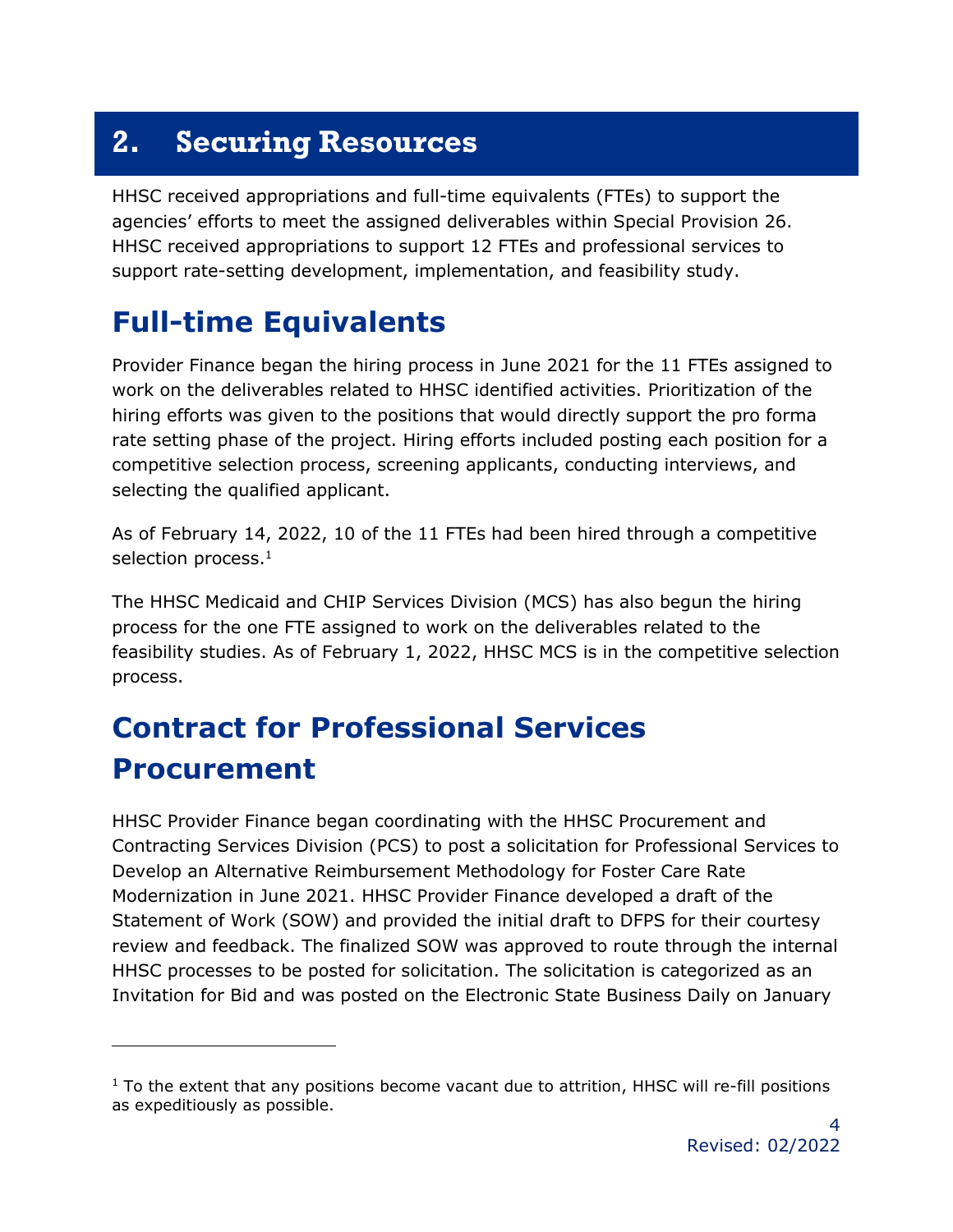18, 2022. HHSC Provider Finance participated in a Vendor Webinar Conference to discuss the solicitation and provide responses to questions on January 26, 2022. The solicitation's response date was February 10, 2022, and HHSC plans to award a contract as early as March 2022.

HHSC MCS has begun the process of securing the professional services for the feasibility studies.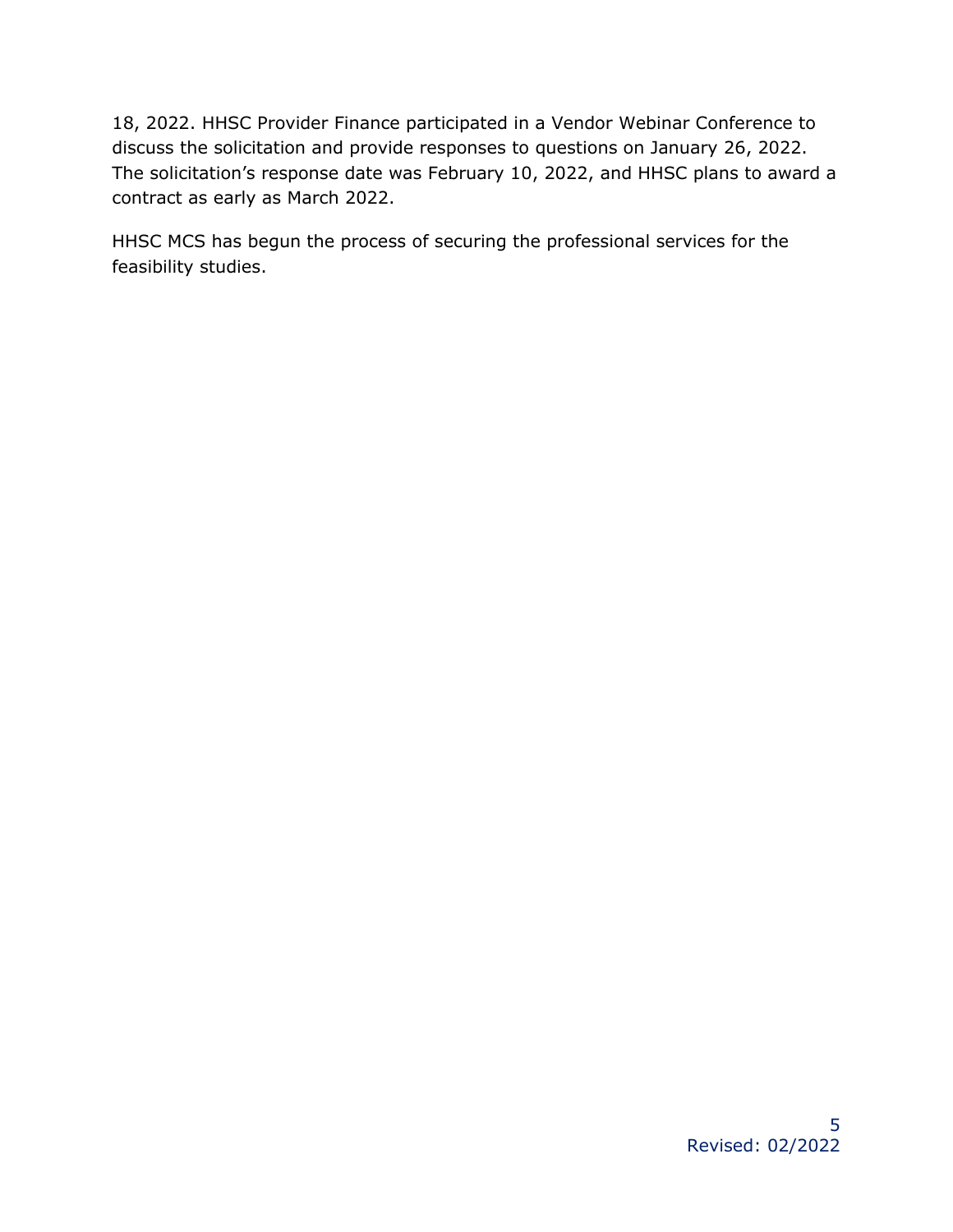# <span id="page-7-0"></span>**3. Progress Report**

#### <span id="page-7-1"></span>**HHSC and DFPS Coordination**

Beginning in June 2021, DFPS and HHSC began meeting regularly regarding the Foster Care Rate Modernization project. These meetings included discussions and updates related to staffing; procurement of professional services, including DFPS's coordination with the University of Texas at Austin (UT); the implementation plan; interagency dependencies; service description development; stakeholder involvement; and the development of the Qualified Residential Treatment Program (QRTP) rates for the pilot program.

### <span id="page-7-2"></span>**Pro forma Costing Approach Update**

As of February 28, 2022, HHSC has been unable to begin the pro forma rate development phase of the implementation plan outlined in the "Foster Care Rate Modernization: Development & Implementation Plan." As a result, the planned completion date for this work, and the corresponding final report due on December 1, 2022, are anticipated to be delayed.

As illustrated in Figure 1, HHSC planned to begin the preliminary pro forma costing approach for the DFPS legacy rates beginning in October 2021 and conclude in May 2022. HHSC's deliverable was dependent on the comprehensiveness of DFPS's preliminary new program service descriptions by September 30, 2021 and finalized service descriptions by January 1, 2022 (Special Provision 26(d)). The inter-agency interdependencies were published in the Foster Care Rate Modernization: Development & Implementation Plan and are included in Appendix C.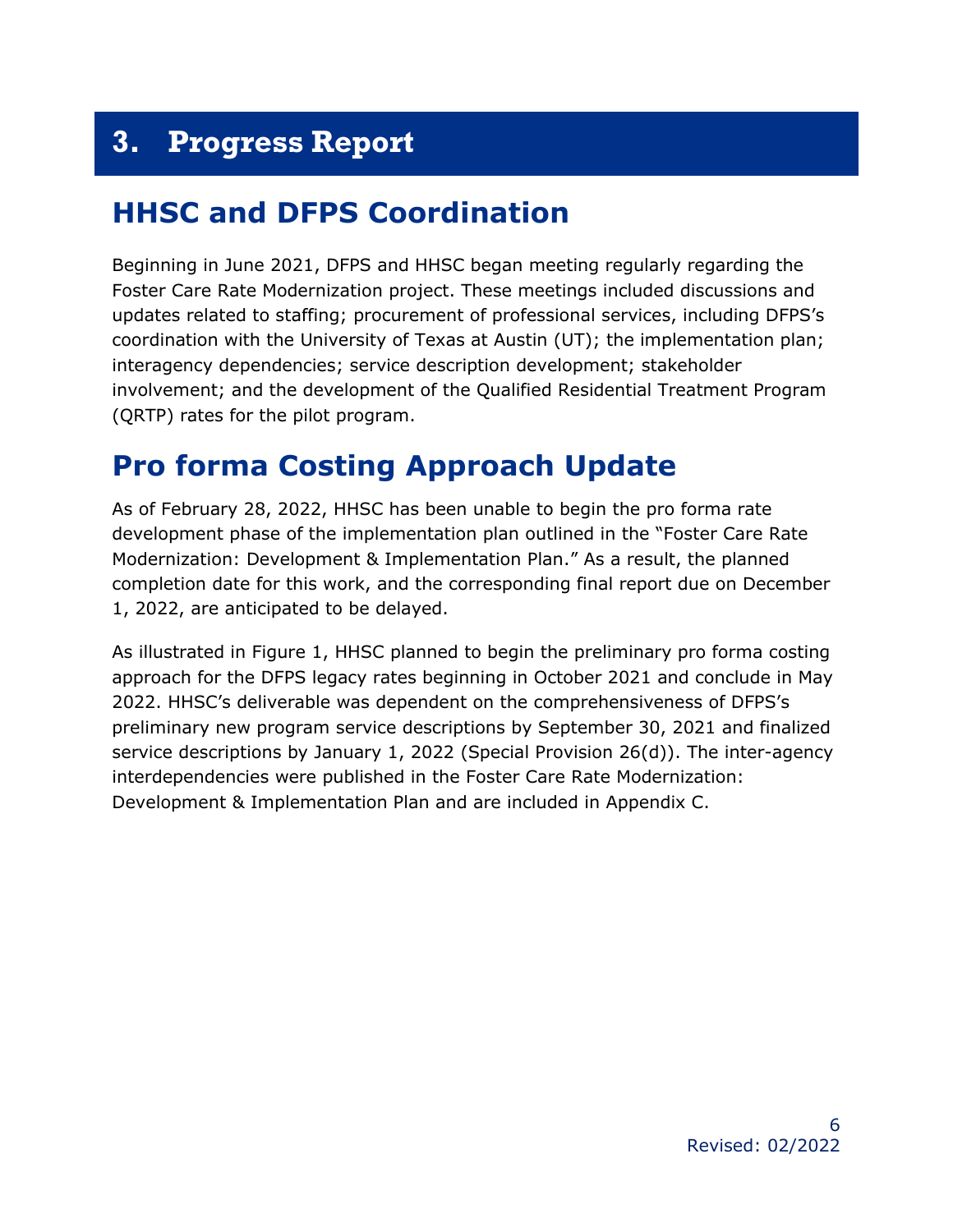

**Figure 1. Pro Forma Costing Approach Timeline**

#### <span id="page-8-0"></span>**Service Descriptions**

The pro forma costing approach begins with the development of detailed descriptions of the new or revised service or program model the state seeks to provide. Service descriptions should outline the minimum and reasonable requirements a provider must meet to deliver a particular service. Service requirements should also include:

- provider credentials and qualifications;
- minimum staffing levels to ensure access, safety, and quality of care; and
- the facility, transportation, and administration costs necessary to ensure service delivery.

The service description should also include any assumptions necessary for rate development. If rates vary by level of care, HHSC would require DFPS to provide assumptions regarding eligibility requirements and any specific needs of an individual receiving services, including individual acuity, behavioral, or medical requirements. This description should inform the program model as appropriate based on the scope of each service; a comprehensive service description should serve as a model for all aspects of a program or service that could reasonably impact a provider's cost to deliver that service.

In addition, the service description should address PCG's recommendations regarding incentive payments to Child Placing Agencies (CPAs) and facility providers to improve quality and additional foster family recruitment and retention supports.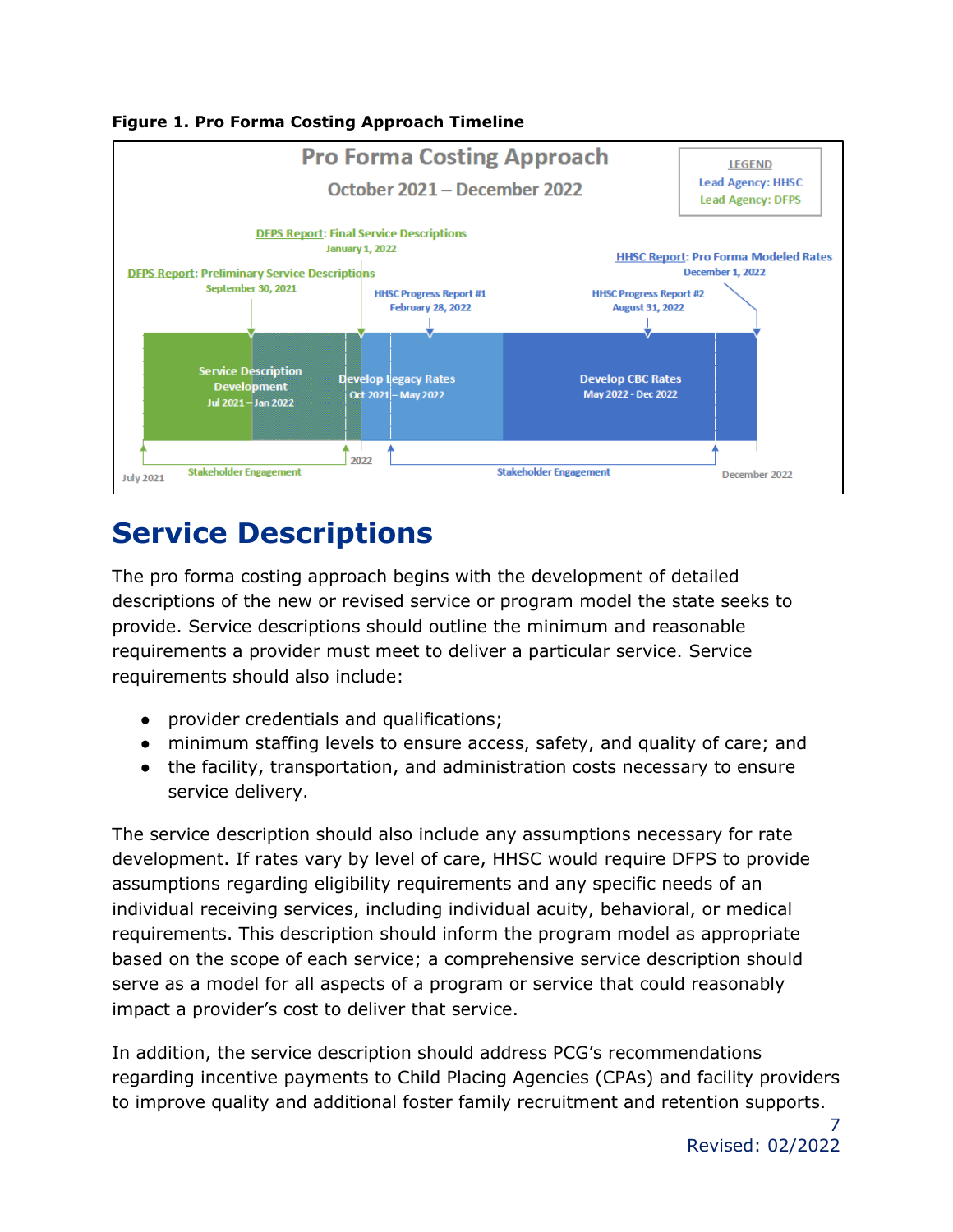If DFPS wants to incorporate new functions not currently included in the residential rates, such as family work, family engagement, and aftercare, they must clearly identify these as part of their new service or program models. If identified, HHSC can include these costs into the pro forma rate development.

In June 2021, HHSC provided DFPS with service description information. This information included a preliminary template to outline comprehensive service descriptions or program models used to recommend payment rates.

| Service Name &<br><b>Description</b> | • What are the minimum required activities being performed<br>in the service?                                                                    |
|--------------------------------------|--------------------------------------------------------------------------------------------------------------------------------------------------|
| <b>Client Profile</b>                | • Who is receiving the service?<br>• Is there variation in need?<br>• Are there other factors that affect service cost?                          |
| <b>Service Providers</b>             | • Who is providing the service?<br>• Are there any requirements to perform the service (i.e.,<br>education, training, certification)?            |
| Location                             | • Where is the service being provided? (i.e., client's home,<br>other residence, nursing or other facility, etc.)                                |
| Frequency                            | • How often is the service being provided and billed? (i.e.,<br>daily, weekly, monthly, 15-minute increments, hourly, per<br>treatment)          |
| Program<br><b>Assumptions</b>        | • Are there staffing ratios? (i.e., 1:1 staff to client)<br>• Are there limits? (i.e., five hours per week, two hours per<br>day, caseload caps) |
| Other<br>Considerations              | • Any considerations not captured above.                                                                                                         |

**Figure 2. Service Model Required Components**

# **Evaluation of DFPS's Preliminary Service Descriptions**

DFPS provided a draft of the preliminary service description report to HHSC to review on September 17, 2021. After reviewing the draft of the report, HHSC provided feedback to DFPS on September 22, 2021, confirming the preliminary services descriptions were not sufficient for rate setting purposes. HHSC requested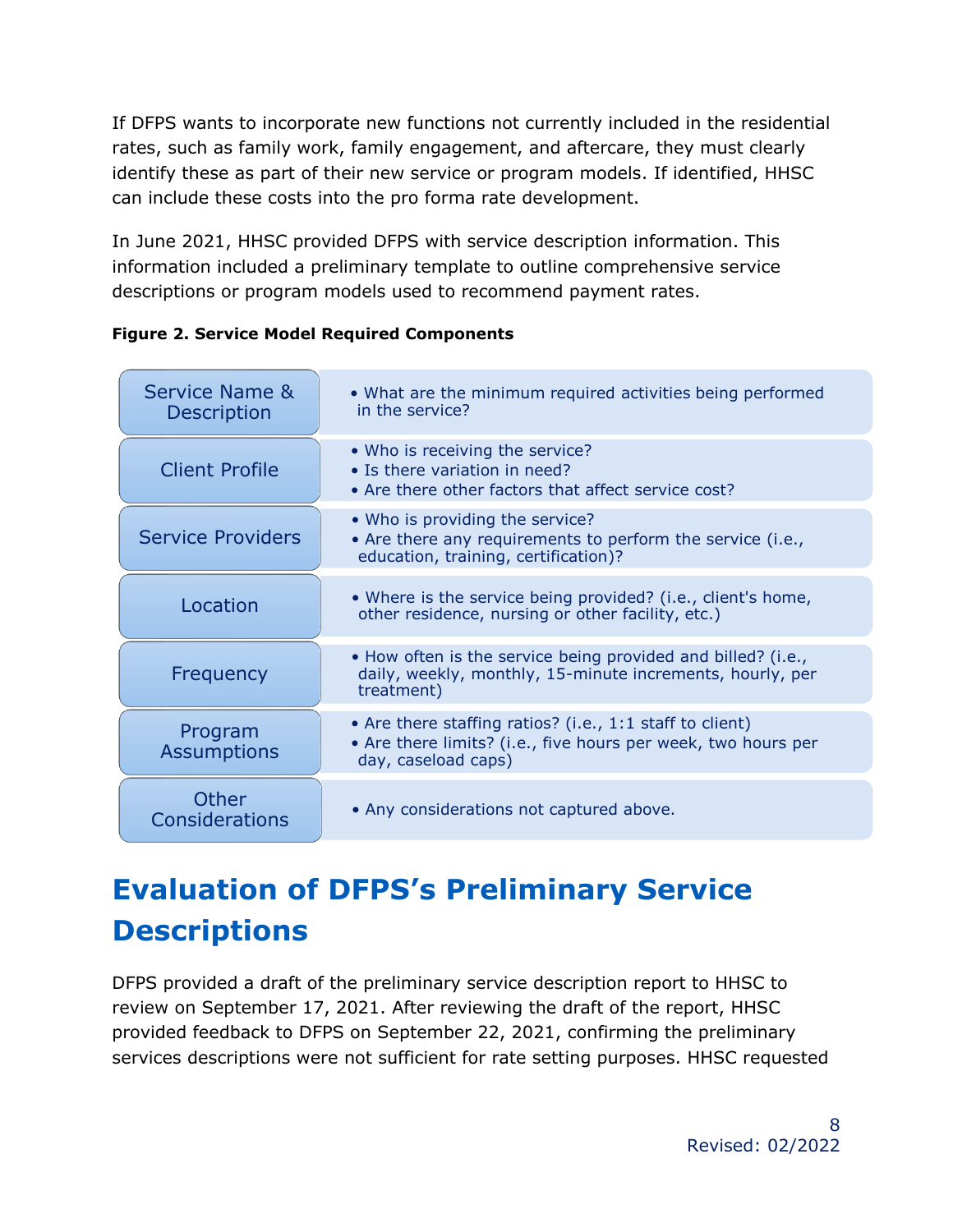DFPS continue to refine the service descriptions based on the template outlined in Figure 2.

# **Evaluation of DFPS's Final Service Descriptions**

DFPS and HHSC continued to meet regularly after the publication of DFPS's preliminary service description report.

During this time, HHSC and DFPS focused on the QRTP pilot program's pro forma rate development, which is outlined later in this report. HHSC also requested drafts of the updated service descriptions. In early December, DFPS confirmed HHSC would not receive a draft of the finalized service descriptions until published, but DFPS was able to provide HHSC with a draft of the program model/matrix and an overview of their draft final service description report.

HHSC received DFPS's Foster Care Rate Modernization Report: Final Service Descriptions on December 31, 2021. Based on the review of this report, HHSC lacks sufficient information to perform the pro forma rate setting process. For example, DFPS's report does not provide clearly defined services that include the necessary information as outlined in the service description template. In addition, the report does not provide a clear outline for how the base service and the add-ons will interact with one another. Within the report, DFPS indicates "Some of the service add-ons listed may require future modification as assumptions are validated and refined based on stakeholder feedback."

# **Clarification of DFPS's Finalized Service Descriptions**

On January 10, 2022, HHSC formally notified DFPS by letter that DFPS's finalized service description report lacked sufficient detail for rate setting purposes and outlined a plan for providing clarifying questions and a request to increase the weekly meetings.

HHSC provided approximately 550 questions seeking clarification on the finalized service descriptions to DFPS on January 11, 2022, and January 21, 2022. These clarifying questions were related the Foster Family Care Base Package, Foster Family Care Add-Ons, General Residential Operation (GRO) TIER One, the GRO TIER One Add-ons, the normalcy activities, and general rate structure questions. In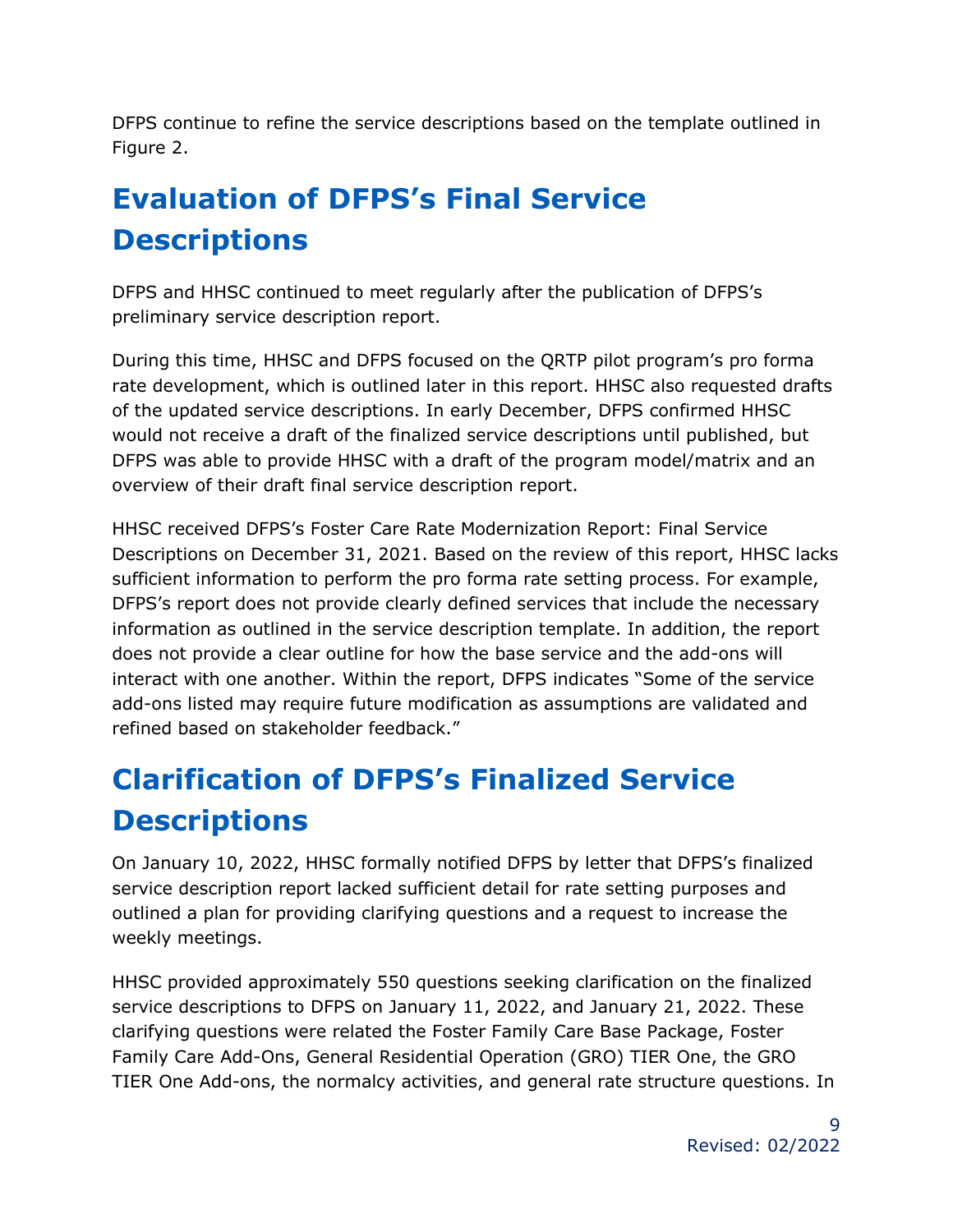addition to these questions, HHSC has asked for DFPS to provide clarifying information for GRO TIER II, as it relates to the QRTP pilot program, which is outlined further in this report.

DFPS and HHSC increased the number of meetings per week, with additional weekly meetings focused solely on the purpose of documenting and receiving clarification for HHSC questions. As of February 14, 2022, DFPS and HHSC have completed the review of the normalcy activities, Foster Family Care Base Package, and the Foster Family Care Add-On questions. Of the approximate 270 questions reviewed, approximately 200 have been resolved and the remaining are pending feedback from subject matter experts and the validation and refinement survey.

### **QRTP Pilot Pro Forma Rate Setting Process**

As mentioned in DFPS's Foster Care Rate Modernization Report: Final Service Description, DFPS is in the process of piloting the QRTP model. DFPS indicated the information gained from the pilot will be used to further define the GRO Tier-II service package. HHSC began coordinating with DFPS on the QRTP pilot at the beginning of calendar year 2021. Beginning in October 2021, DFPS sent HHSC initial QRTP pilot model information. This work included DFPS's finalizing the service descriptions for the QRTP program model and HHSC conducting a pro forma costing approach. HHSC also conducted the cost determination and reimbursement determination processes. During this process, HHSC and DFPS met with a facility DFPS identified who performed similar services to the QRTP. HHSC finalized the economic models based on the above processes and developed the methodological rates. HHSC provided DFPS with options for the methodological rates for DFPS's consideration on February 2, 2022.

HHSC anticipates being able to leverage some of the pro forma rate information that was completed for the QRTP pilot as the agency conducts the pro forma costing approach for the GRO Tier-II service package. This will require DFPS to identify what elements of the pro forma information will be applicable as HHSC conducts the cost determination and reimbursement determination processes.

# **Clarification of DFPS's Validation and Refinement Process**

In addition to the questions, HHSC sought clarification on a definitive timeline of the referenced validation and refinement process outlined in the finalized service description report. DFPS informed HHSC on October 21, 2021 that they were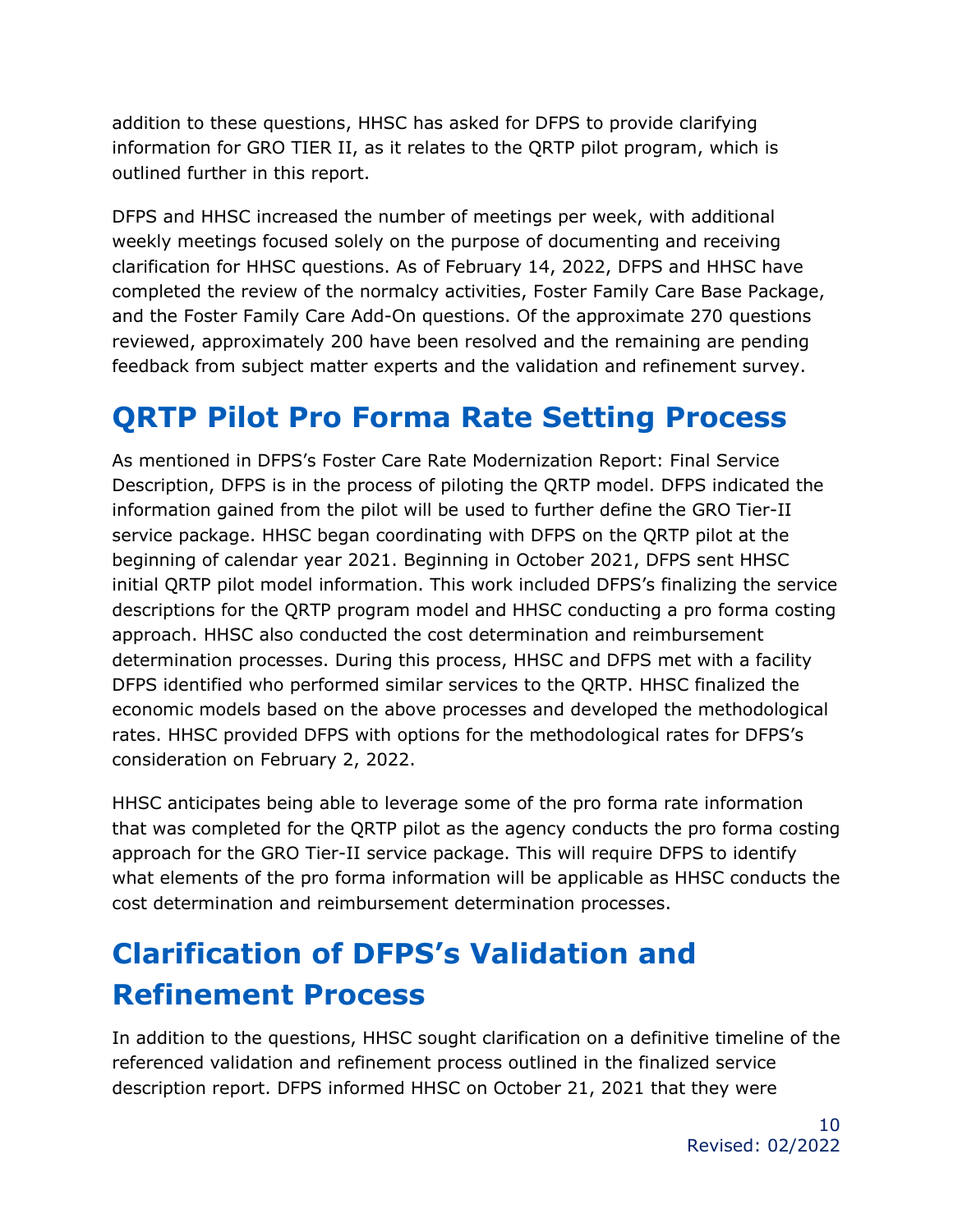coordinating with UT to develop a survey to engage stakeholders and validate DFPS's service descriptions. HHSC Provider Finance began attending the DFPS meetings with UT on November 4, 2021 to provide insight from a rate setting perspective.

HHSC attended UT facilitated workshops with providers, advocates, and foster parents from January 18, 2022 through January 26, 2022. HHSC staff listened to stakeholder feedback and provided information, when appropriate, on rate setting processes. UT provided drafts of the proposed survey to HHSC on February 1, 2022 and February 3, 2022, respectively. HHSC staff provided feedback and recommendations on February 4, 2022 related to rate setting, Medicaid feasibility/credentialing, and results of HHSC's testing on the functionality of the survey. The surveys were distributed to providers from February 7, 2022, through February 18, 2022. DFPS has indicated HHSC will have the results of the survey by March 4, 2022. The survey is more than 300 questions (or approximately 50 pages). If the analysis of responses, with the information incorporated as formal modifications to the Final Service Descriptions, is not available to HHSC on March 4, 2022, HHSC will experience further delays in the ability to develop the Pro Forma rate model.

## <span id="page-12-0"></span>**Cost Report Modifications**

HHSC requires 24-Hour RCC provider agencies to submit cost reports "in order to ensure adequate financial and statistical information upon which to base reimbursement" 1 Texas Administrative Code (TAC) Section 355.101. Cost reports collect each provider's allowable expenses associated with delivering services, as applicable to the currently defined rate methodology or program model or service descriptions from the previous year. Cost report collection allows HHSC to recommend payment rates based upon the actual allowable costs incurred by providers delivering services within a program. Since actual reported provider costs are the basis for HHSC's rate calculations, rate development tends to be retrospective.

HHSC collects DFPS' 24-hour RCC cost reports on an annual basis from contracted providers. For instance, the 2021 cost reports will be due by April 2022. This process is similar to HHSC's process for collecting Medicaid cost reports; however, HHSC collects Medicaid costs reports biennially instead of annually. Once the cost/accountability reports are collected, HHSC completes a financial examination of each report received to ensure costs are accurate and all reported costs are allowable under TAC rules and cost report instructions.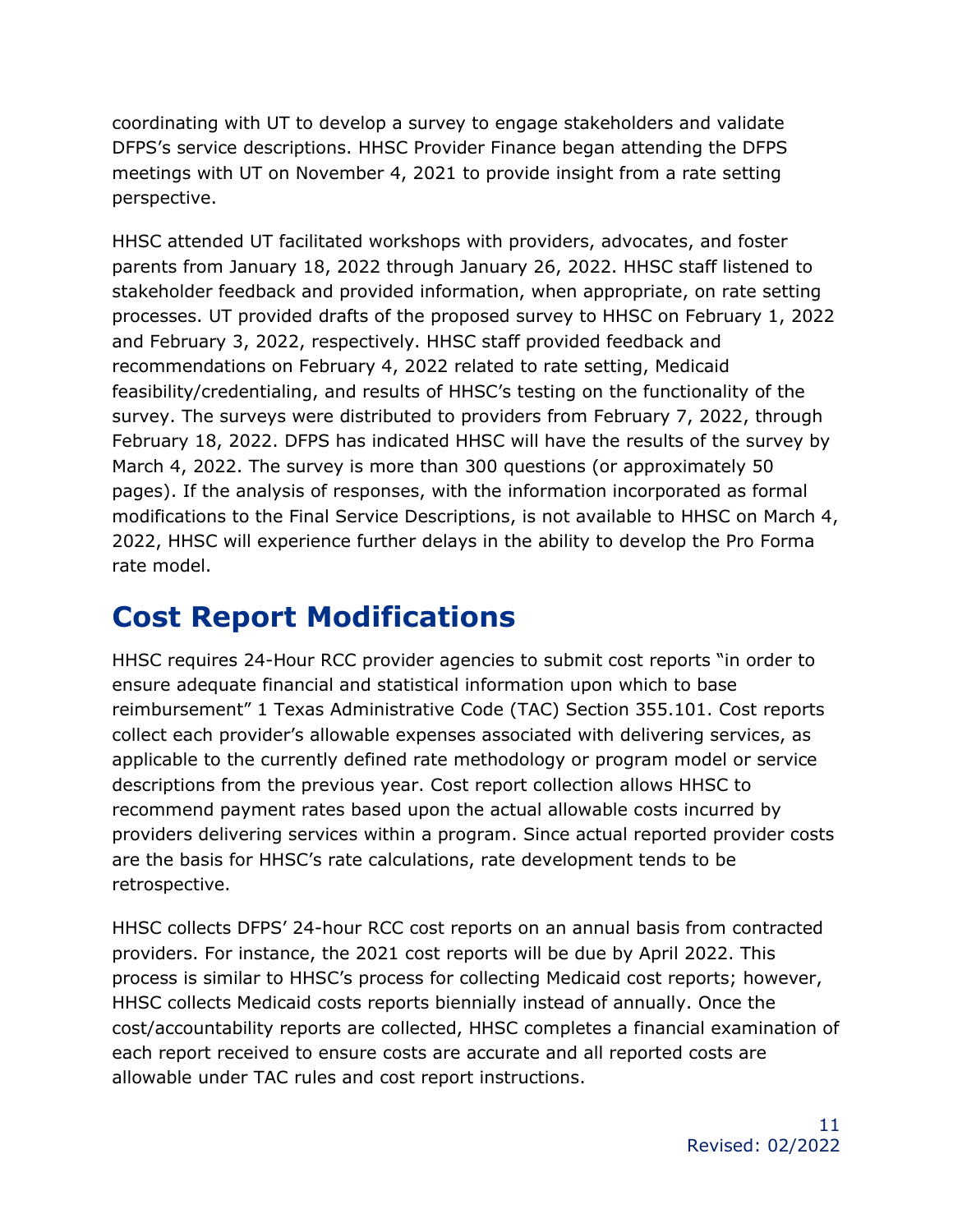In response to the required rate methodology evaluation outlined in Special Provision 32, 86th Legislative Session, PCG provided cost report-specific recommendations. HHSC has incorporated the following recommendations into the 2021 cost report template. After the financial examination process is complete, HHSC will be able to evaluate the examined data.

- Added the geographic location for GRO/Residential Treatment Centers (RTCs) of each provider's program facility where services are delivered.
- Modified the cost report to collect each provider's revenue from DFPS.
- Modified the cost report to Specify Fundraising in Non-DFPS Revenue.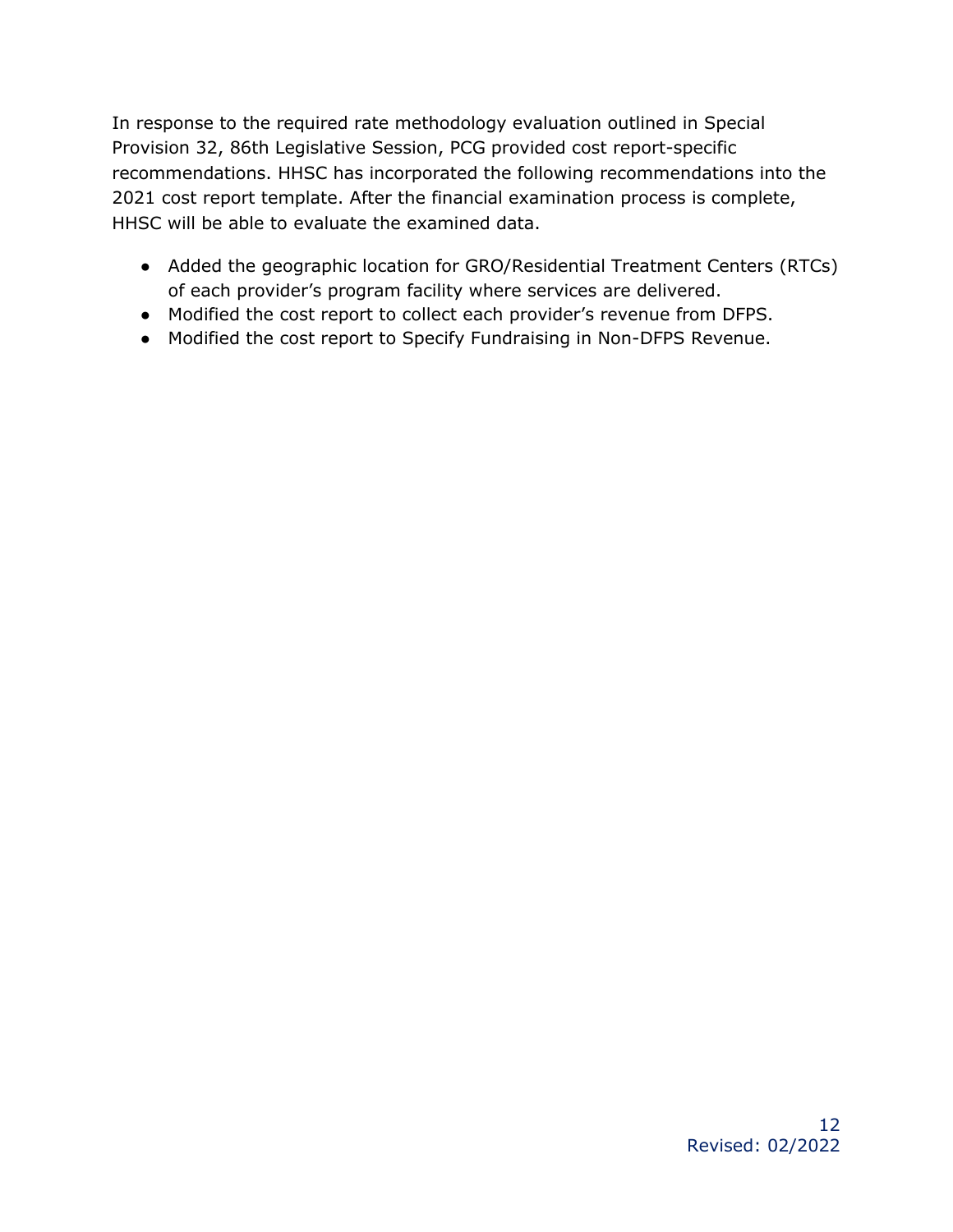# <span id="page-14-0"></span>**4. Progress Report Template**

#### **Table 1. Key Milestones and Completion Dates.**

**Art. II, Special Provision 26 Program Report**

| <b>Milestone</b>                                                                | <b>Action Item</b>                                       | <b>Planned</b><br>Completion<br><b>Date</b> | <b>Completion</b><br><b>Date</b> | <b>Progress Update</b>                                                                                               |
|---------------------------------------------------------------------------------|----------------------------------------------------------|---------------------------------------------|----------------------------------|----------------------------------------------------------------------------------------------------------------------|
| <b>HHSC to Provide Draft</b><br><b>Implementation Plan to</b><br><b>DFPS</b>    | <b>Entire Foster</b><br>Care<br>Modernization<br>Project | 6/1/2021                                    | 6/1/2021                         | Complete                                                                                                             |
| <b>DFPS to Provide Response</b><br>to Implementation Plan<br><b>Draft</b>       | <b>Entire Foster</b><br>Care<br>Modernization<br>Project | 7/1/2021                                    | 6/30/21                          | Complete                                                                                                             |
| <b>HHSC to Provide Service</b><br><b>Description Template to</b><br><b>DFPS</b> | Pro Forma<br>Rate<br>Development                         | 6/30/21                                     | 6/22/21                          | HHSC provided the<br>service description<br>template on March<br>9, 2021, June 22,<br>2021, and October<br>13, 2021. |
| <b>DFPS to Provide</b><br><b>Preliminary Service</b><br><b>Descriptions</b>     | Pro Forma<br>Rate<br>Development                         | 9/30/2021                                   | 9/17/2021                        | Complete                                                                                                             |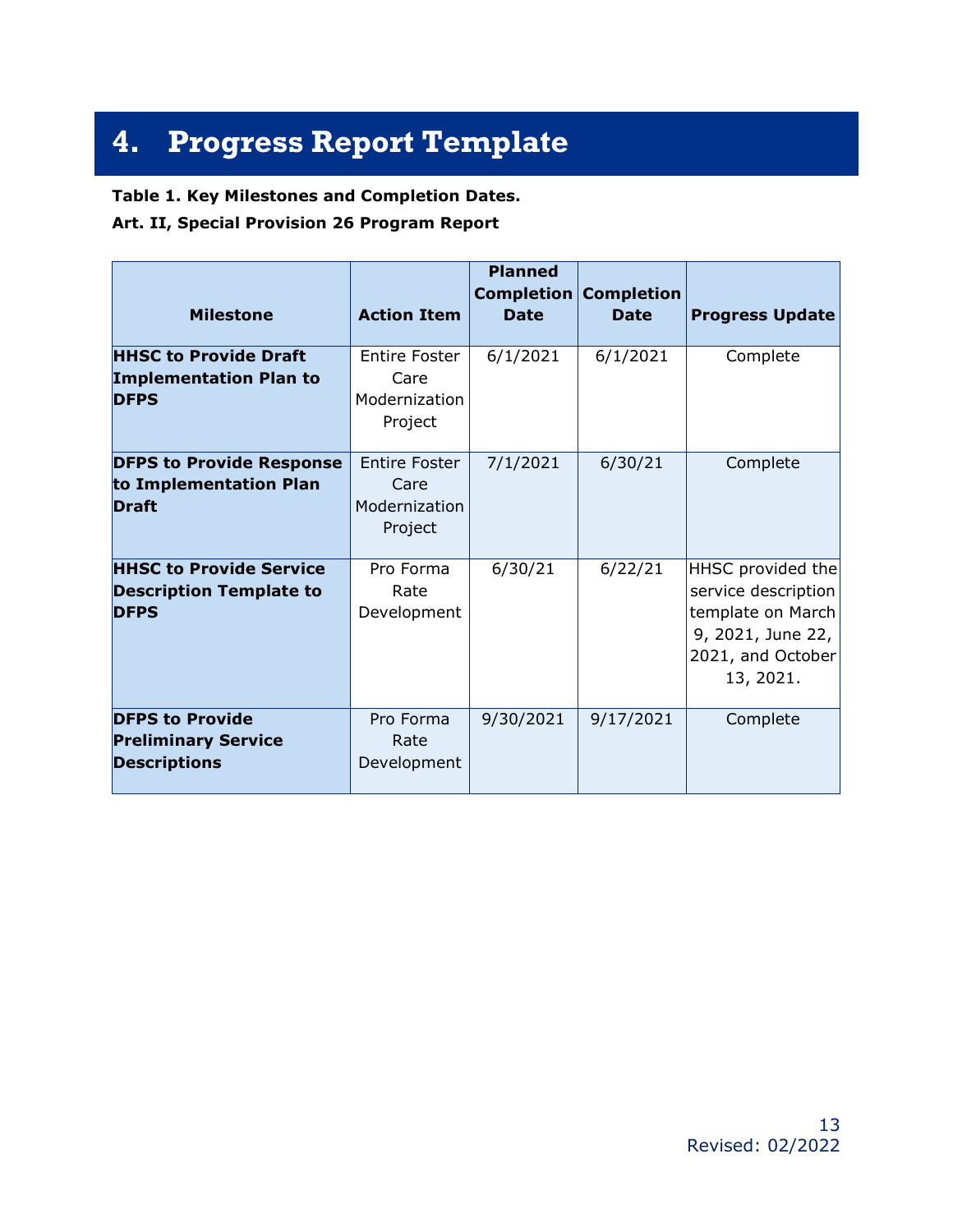| <b>Milestone</b>             | <b>Action Item</b> | <b>Planned</b><br><b>Date</b> | <b>Completion Completion</b><br><b>Date</b> | <b>Progress Update</b> |
|------------------------------|--------------------|-------------------------------|---------------------------------------------|------------------------|
| <b>HHSC to Provide</b>       | Pro Forma          | 10/15/2021                    | 9/22/2021                                   | <b>HHSC</b> notified   |
| <b>Feedback/Clarifying</b>   | Rate               |                               |                                             | DFPS the               |
| <b>Information for DFPS'</b> | Development        |                               |                                             | preliminary            |
| <b>Consideration when</b>    |                    |                               |                                             | services               |
| <b>Finalizing Service</b>    |                    |                               |                                             | descriptions were      |
| <b>Descriptions</b>          |                    |                               |                                             | not sufficient for     |
|                              |                    |                               |                                             | rate setting           |
|                              |                    |                               |                                             | purposes and           |
|                              |                    |                               |                                             | requested DFPS         |
|                              |                    |                               |                                             | continue to refine     |
|                              |                    |                               |                                             | the descriptions       |
|                              |                    |                               |                                             | based on the           |
|                              |                    |                               |                                             | templates              |
|                              |                    |                               |                                             | previously             |
|                              |                    |                               |                                             | provided by HHSC.      |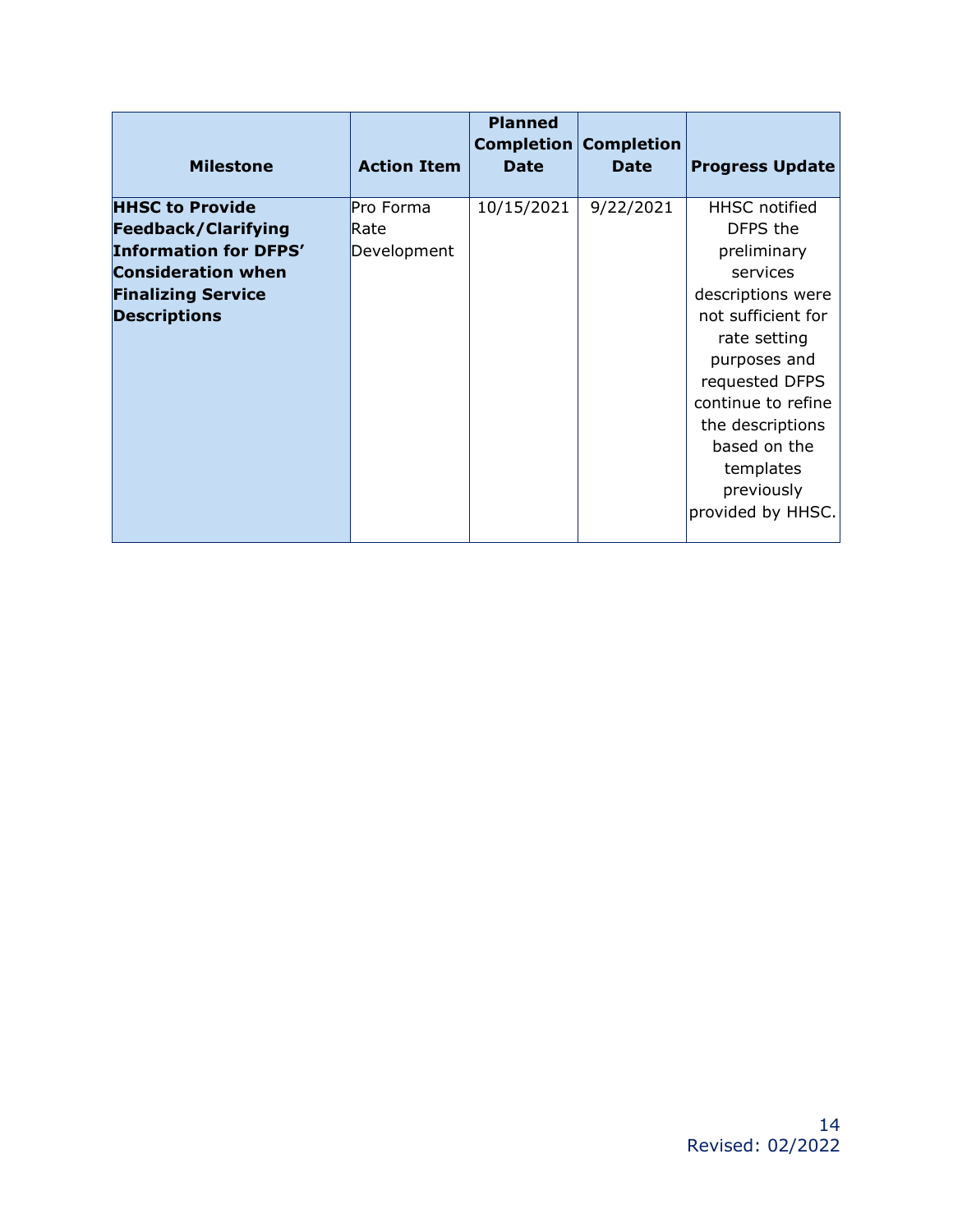| <b>Milestone</b>                                                                                                                                     | <b>Action Item</b>               | <b>Planned</b><br>Completion<br><b>Date</b> | <b>Completion</b><br><b>Date</b> | <b>Progress Update</b>                                                                                                                                                                                                                                                                                                                                                                                                                                                                            |
|------------------------------------------------------------------------------------------------------------------------------------------------------|----------------------------------|---------------------------------------------|----------------------------------|---------------------------------------------------------------------------------------------------------------------------------------------------------------------------------------------------------------------------------------------------------------------------------------------------------------------------------------------------------------------------------------------------------------------------------------------------------------------------------------------------|
| <b>HHSC to Identify</b><br><b>Additional</b><br><b>Information/Assumptions</b><br><b>DFPS will have to Provide</b><br>for Pro Forma Rate<br>Modeling | Pro Forma<br>Rate<br>Development | 11/1/2021                                   | 12/8/2021                        | This milestone was<br>dependent on<br>obtaining<br>additional<br>information from<br>DFPS after the<br>communication on<br>9/22/21. HHSC<br>Provider Finance<br>requested updates<br>on the preliminary<br>service<br>descriptions<br>starting in October<br>and received a<br>program matrix on<br>12/2/21. HHSC<br>began providing<br>general questions<br>in our December<br>weekly meetings<br>and formal<br>questions after<br>receipt of DFPS's<br>finalized service<br>description report. |
| <b>DFPS to Provide Finalized</b><br><b>Service Descriptions</b>                                                                                      | Pro Forma<br>Rate<br>Development | 1/1/2022                                    | 12/31/2021                       | <b>HHSC</b> notified<br>DFPS the services<br>descriptions were<br>not sufficient for<br>rate setting<br>purposes and<br>requested DFPS<br>continue to refine<br>the descriptions.                                                                                                                                                                                                                                                                                                                 |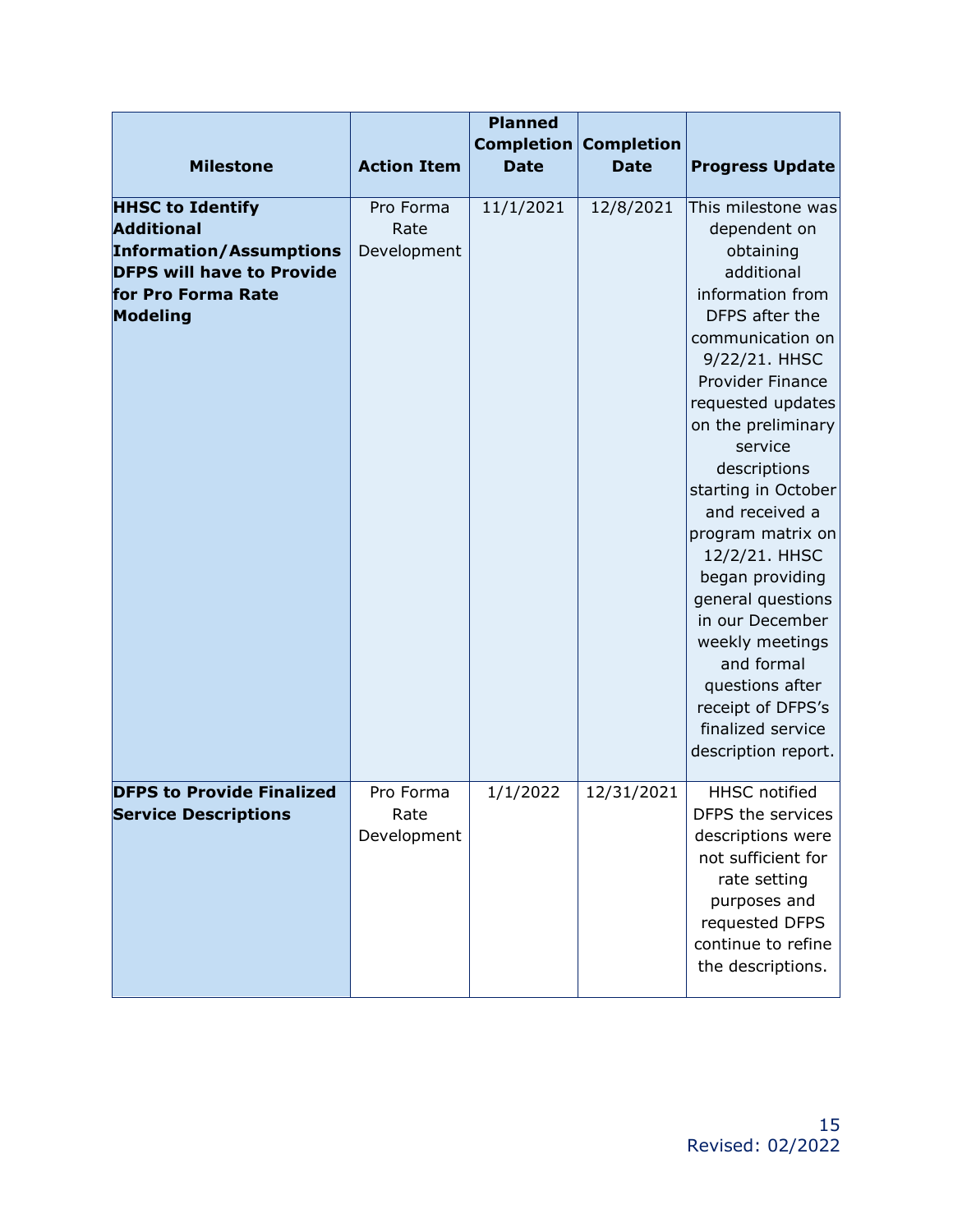| <b>Milestone</b>                                                                                        | <b>Action Item</b>               | <b>Planned</b><br>Completion<br><b>Date</b> | <b>Completion</b><br><b>Date</b> | <b>Progress Update</b>                                                                                                                                                                                                                                                                                                                                                                                                                                                                       |
|---------------------------------------------------------------------------------------------------------|----------------------------------|---------------------------------------------|----------------------------------|----------------------------------------------------------------------------------------------------------------------------------------------------------------------------------------------------------------------------------------------------------------------------------------------------------------------------------------------------------------------------------------------------------------------------------------------------------------------------------------------|
| <b>HHSC to Begin Pro Forma</b><br><b>Rate Modeling Process, to</b><br>include stakeholder<br>engagement | Pro Forma<br>Rate<br>Development | 1/1/2022                                    | 1/1/2022                         | <b>HHSC</b> continued<br>the pro forma rate<br>modeling process<br>with the<br>information HHSC<br>currently has<br>received. HHSC is<br>seeking<br>clarification on<br>DFPS's finalized<br>service<br>descriptions, which<br>includes awaiting<br>the results of the<br>UT survey. HHSC<br>and DFPS are<br>meeting routinely<br>to address<br>questions.<br>Stakeholder<br>engagement will<br>be incorporated<br>into the process<br>once HHSC<br>receives the<br>requested<br>information. |
|                                                                                                         |                                  |                                             |                                  |                                                                                                                                                                                                                                                                                                                                                                                                                                                                                              |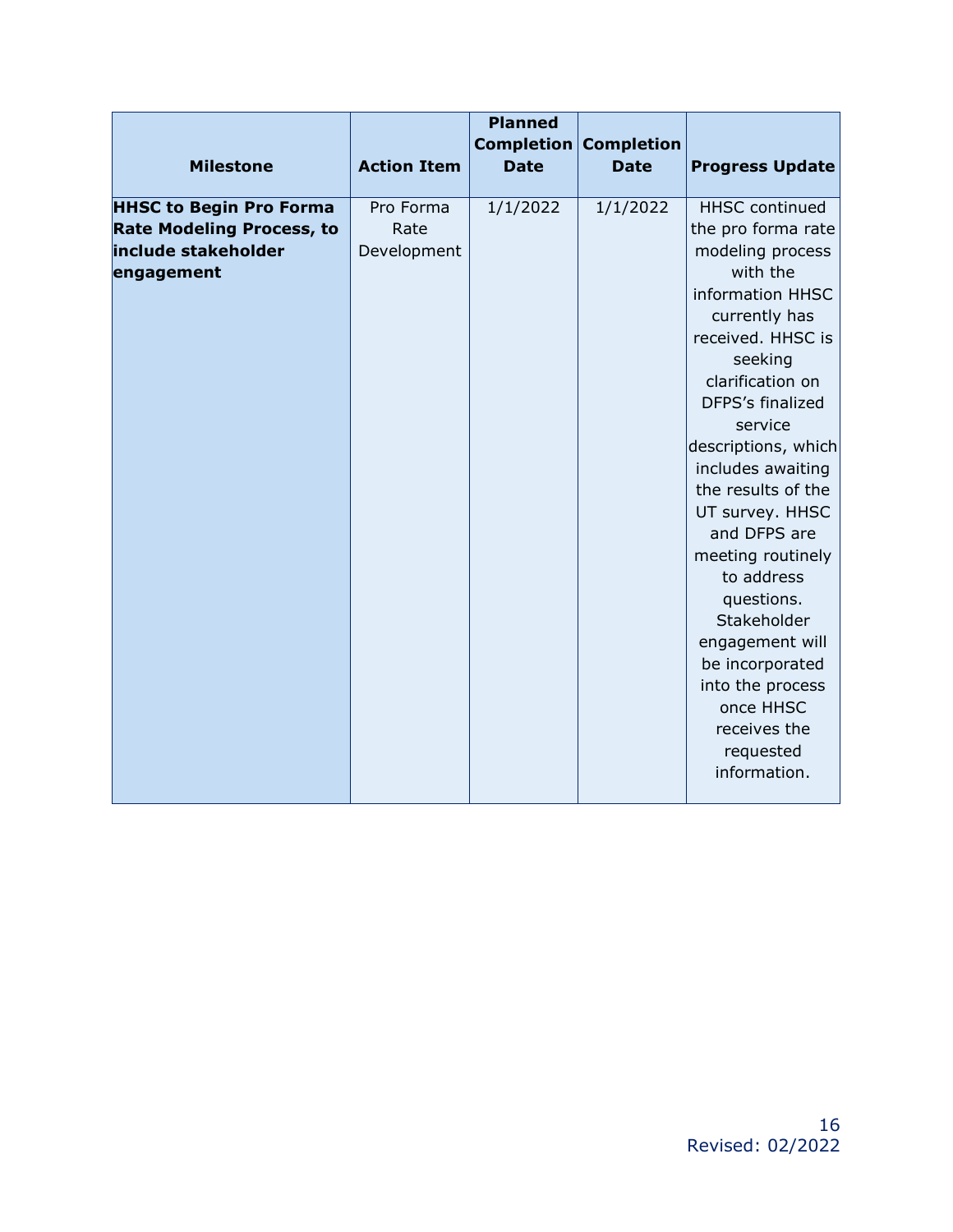#### <span id="page-18-0"></span>**5. Conclusion**

HHSC's Foster Care Rate Modernization deliverables for the project are currently delayed as HHSC is seeking clarification on DFPS's finalized service descriptions. HHSC anticipates receiving the clarification through regularly scheduled meetings with DFPS and the results of the UT survey. The results of the UT survey are anticipated to be provided to HHSC by March 4, 2022. Once HHSC receives the clarifications and determines there is no significant information still pending, HHSC will be able to evaluate the implementation plan and make modifications, as appropriate.

To attempt to reduce potential further delays, HHSC is proceeding with the cost determination and rate determination processes based on the information HHSC has received thus far. These processes include HHSC building the economic models and developing a crosswalk of current cost report data to the new program model costs or reputable external sources if the data is not available. On February 16, 2022, HHSC presented DFPS with a draft of the economic models based on the information received.

In addition, HHSC Provider Finance plans on working with PCS to award a contract for the professional services as early as March 2022. When developing the SOW and solicitation, HHSC outlined all potential functions the awarded contractor could perform to assist HHSC with their project deliverables. HHSC is currently evaluating how best to utilize these professional services, in conjunction with the FTEs, to mitigate the delays to our implementation plan/timeline.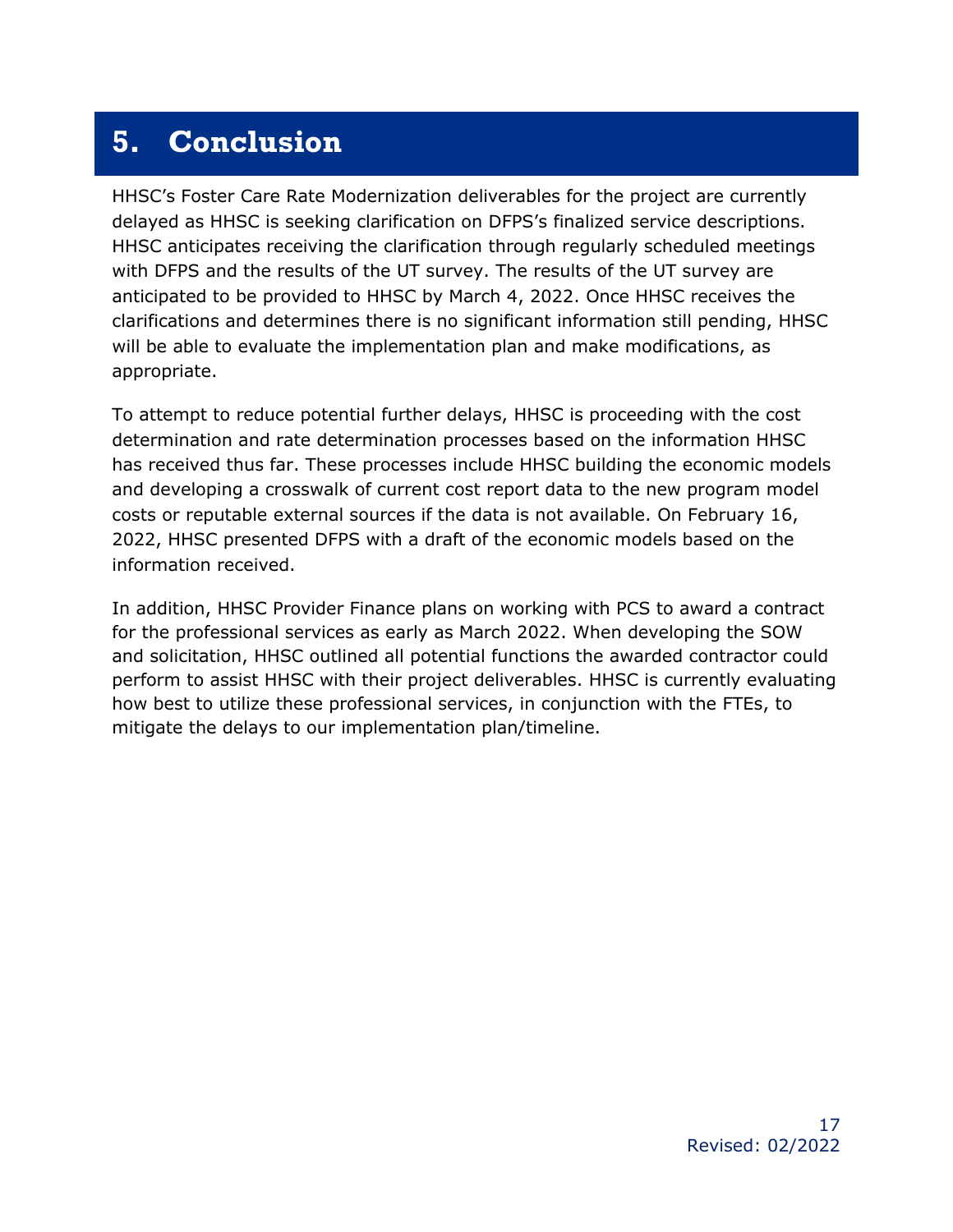# **List of Acronyms**

<span id="page-19-0"></span>

| <b>Acronym</b> | <b>Full Name</b>                                |
|----------------|-------------------------------------------------|
| <b>CANS</b>    | Child Adolescent Needs and Strengths Assessment |
| <b>CBC</b>     | Community-Based Care                            |
| <b>CPAs</b>    | Child Placing Agencies                          |
| <b>DFPS</b>    | Department of Family Protective Services        |
| <b>FTEs</b>    | <b>Full-Time Equivalents</b>                    |
| <b>GRO</b>     | <b>General Residential Operations</b>           |
| <b>HHSC</b>    | <b>Health and Human Services Commission</b>     |
| H.B.           | House Bill                                      |
| <b>MCO</b>     | Managed Care Organization                       |
| <b>MCS</b>     | <b>Medicaid and CHIP Services</b>               |
| MН             | <b>Mental Health</b>                            |
| <b>PCG</b>     | <b>Public Consulting Group</b>                  |
| <b>PCS</b>     | Procurement and Contracting Services Division   |
| <b>QRTP</b>    | Qualified Residential Treatment Program         |
| <b>RCC</b>     | <b>Residential Child Care</b>                   |
| <b>RTCs</b>    | <b>Residential Treatment Centers</b>            |
| <b>S.B.</b>    | Senate Bill                                     |
| <b>SOW</b>     | <b>Statement of Work</b>                        |
| <b>SSCCs</b>   | Single Source Continuum Contracts               |
| <b>STAR</b>    | <b>State of Texas Access Reform</b>             |
| <b>TAC</b>     | Texas Administrative Code                       |
| <b>TCM</b>     | Targeted Case Management                        |
| UT             | The University of Texas at Austin               |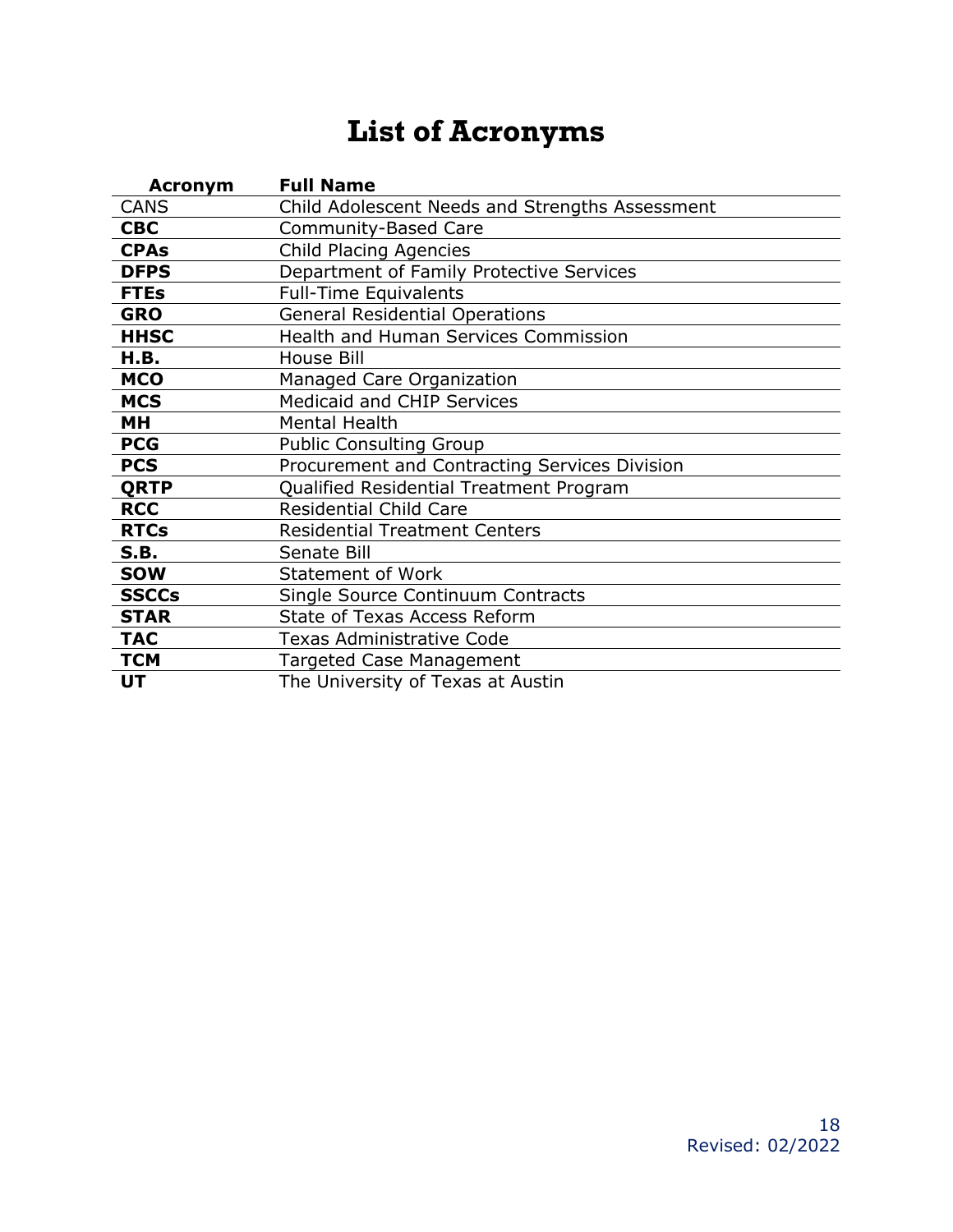# **Appendix A. Special Provision 26**

#### <span id="page-20-0"></span>**Sec. 26. Reimbursement Rates and Methodology; Reporting Requirements: Legacy Foster Care, Community Based Care Services, and Other Child Services.**

- (a) In addition to the amounts appropriated above to the Department of Family and Protective Services (DFPS) is \$352,853 in General Revenue and \$1,772 in Federal Funds in fiscal year 2022 and \$99,763 in General Revenue and \$920 in Federal Funds in fiscal year 2023 and 1.0 full-time equivalent (FTE) each year in Strategy B.1.2, CPS Program Support, for the development of a new reimbursement rate methodology for foster care, community-based care, and other child services.
- (b) In addition to the amounts appropriated above to the Health and Human Services Commission (HHSC) is \$2,810,482 in General Revenue and \$355,652 in Federal Funds and 6.1 FTEs for the 2022-23 biennium for the development of a new reimbursement rate methodology for foster care, community-based care, and other child services, allocated as follows:
	- (1) \$1,565,370 in General Revenue and \$7,859 in Federal Funds in fiscal year 2022 and \$905,673 in General Revenue and \$8,354 in Federal Funds in fiscal year 2023, and 5.1 FTEs in each fiscal year in Strategy L.1.1, HHS System Supports, to support administrative and salary costs related to the implementation of this section; and
	- (2) \$296,628 in General Revenue and \$296,628 in Federal Funds in fiscal year 2022, and \$42,811 in General Revenue and \$42,811 in Federal Funds in fiscal year 2023, and 1.0 FTE each fiscal year in Strategy B.1.1, Medicaid Contracts and Administration.
- (c) Out of funds identified above in subsection (a) of this rider, DFPS shall develop, with the assistance of HHSC, an alternative reimbursement methodology proposal for the Eighty-eighth Legislature for foster care and community-based care rates, including:
	- (1) Aligning the rates to specific, clearly defined, program models;
	- (2) Pricing the elements of the program models using cost report data and market analysis;
	- (3) Reviewing the rate calculations with stakeholders to refine the models and price;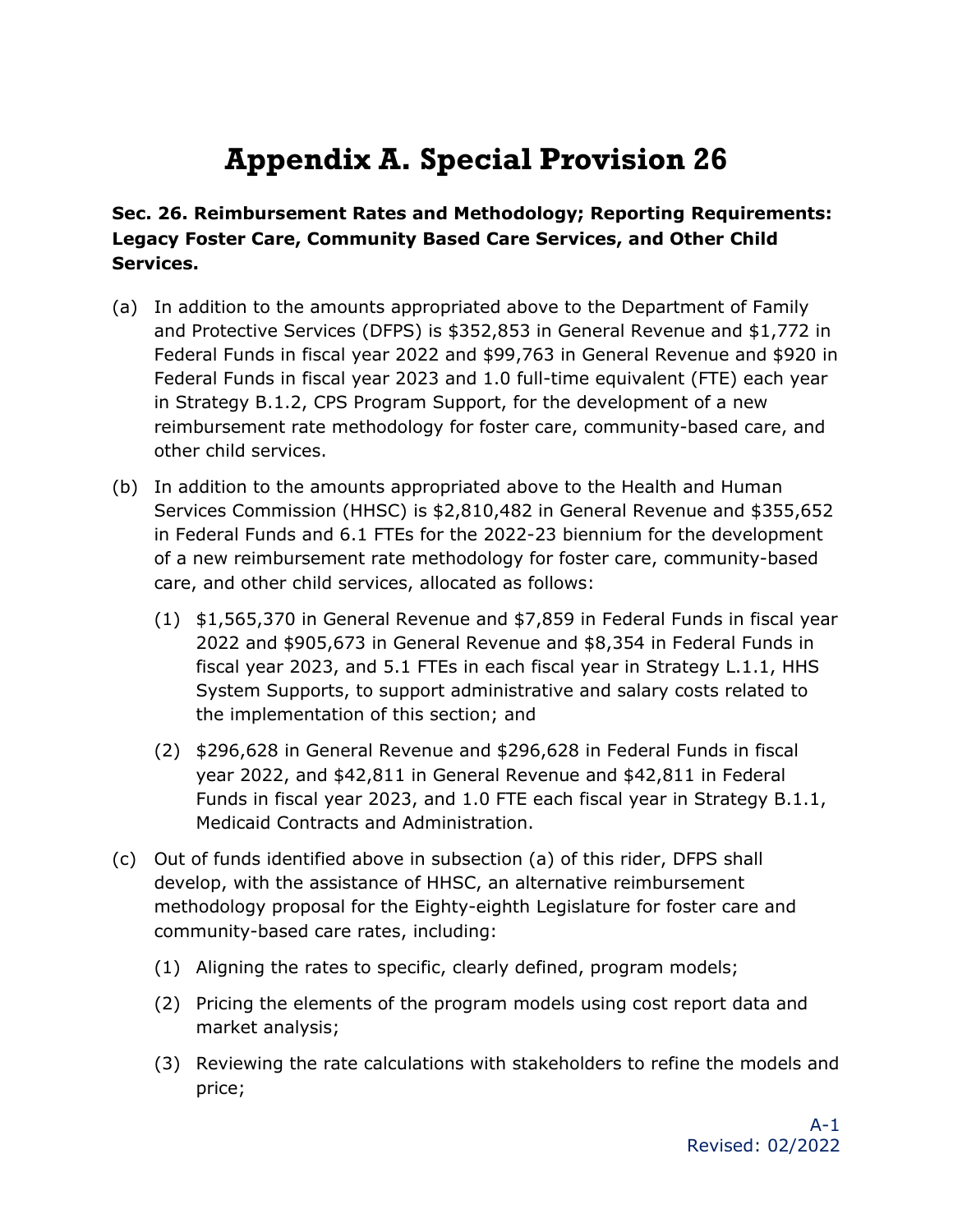- (4) For facility-based programs, paying the rates that align to the placement setting in which a child resides, for as long as the child resides there;
- (5) For foster family rates, maintaining the same rate for an identified period of time after a child is assessed as ready for a lower placement level to allow the family to sustain the progress that has been made;
- (6) Using CANS assessments (and other tools) to inform placement and service decisions and track progress;
- (7) Tracking regional differences in CANS scores and costs to determine if trends emerge;
- (8) Considering the types of personnel and credentials that are desired for programs and factor commensurate and competitive salaries into the model budget legacy rate development process across the state;
- (9) Developing incentive payments for child placement agencies and residential programs for desired outcomes such as timely permanency, recruiting and retaining foster homes, successful moves to lower levels of care, clinical improvements, and other outcomes as determined by DFPS;
- (10) Defining placement settings and services that align to children's needs with rates that tie to those specific settings and services and clarifying the program expectations for each setting, such as staffing requirements, supervisory expectations, training, and other support and operating assumptions;
- (11) Continuing the exceptional care "carve out";
- (12) Implementing a risk reserve;
- (13) Reviewing opportunities to increase the Title IV-E eligibility rate;
- (14) Increasing kinship licensing; and
- (15) Developing a method to claim costs associated with child.
- (d) DFPS shall submit to the Legislative Budget Board, the Governor, the Chair of the House Appropriations Committee, the Chair of the Senate Finance Committee, the Speaker of the House, the Lieutenant Governor, the permanent standing committees in the House of Representatives and the Senate with jurisdiction over health and human services, and HHSC:
	- (1) a report detailing the preliminary new service descriptions upon which the new rate methodology will be based no later than September 30, 2021;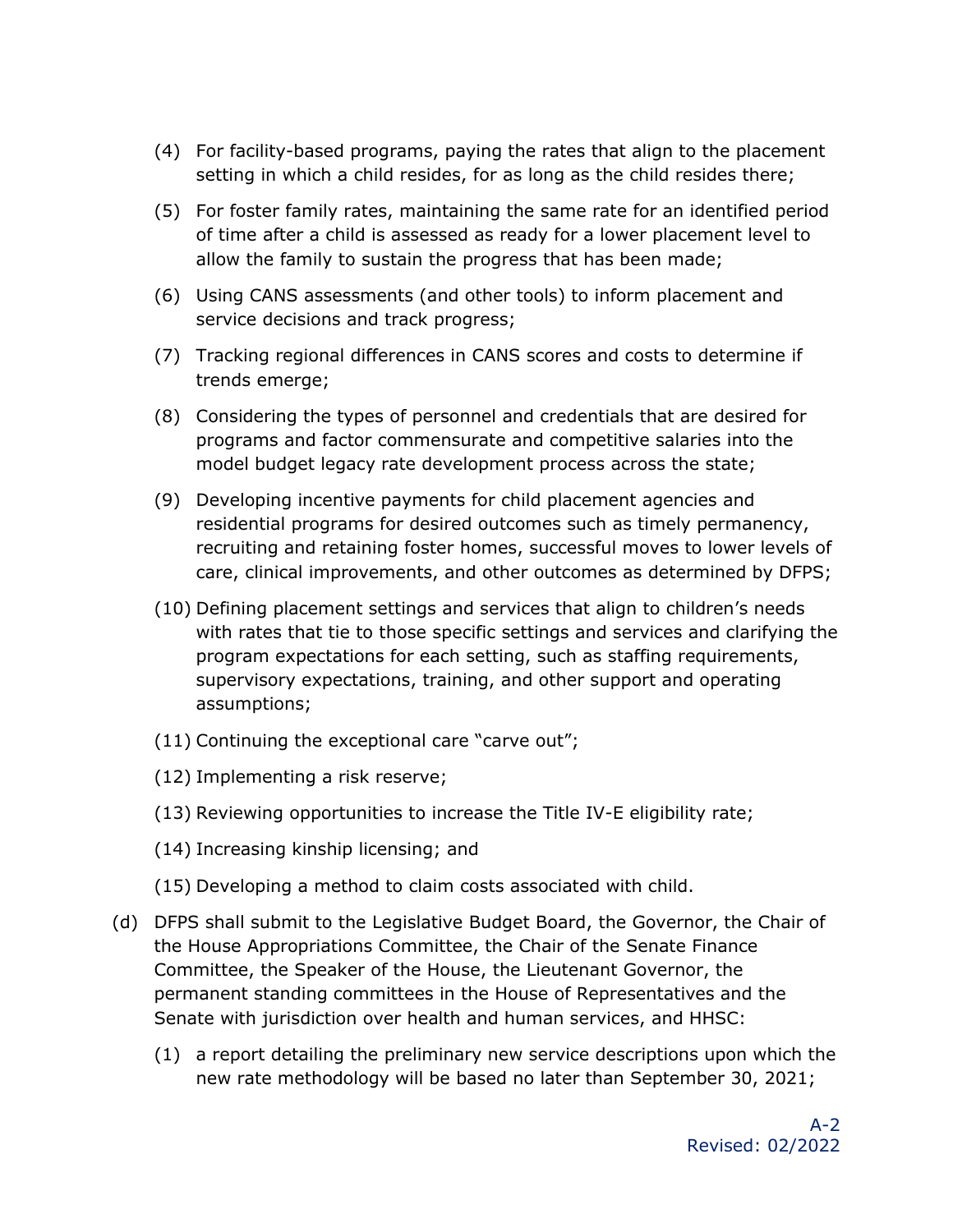- (2) a report detailing the final service descriptions no later than January 1, 2022; and
- (3) a semi-annual progress report of all related activities undertaken by DFPS every six months beginning on February 28, 2022.
- (e) HHSC shall submit to the Legislative Budget Board, the Governor, the Chair of the House Appropriations Committee, the Chair of the Senate Finance Committee, the Speaker of the House, the Lieutenant Governor, the permanent standing committees in the House of Representatives and the Senate with jurisdiction over health and human services, and DFPS:
	- (1) a plan for the development of pro forma modeled rates and cost-report based rates, using the service descriptions described in subsection (c) of this rider, including key milestones and identified interagency dependencies, and for the implementation of all other recommendations related to reimbursement rate methodologies made in the report entitled "Foster Care Methodology as required by the 2020-21 General Appropriations Act, House Bill 1, 86th Legislature, Regular Session, 2019 (Article II, Special Provisions Relating to All Health and Human Services Agencies, Section 32)" no later than September 30, 2021;
	- (2) a report that includes the pro forma modeled rates using the new methodology, including the fiscal estimate of implementing such rates, no later than December 1, 2022;
	- (3) a report on the feasibility of increasing federal funds for use in providing these services by February 1, 2023; and
	- (4) a semi-annual progress report of all related activities undertaken by HHSC every six months beginning on February 28, 2022.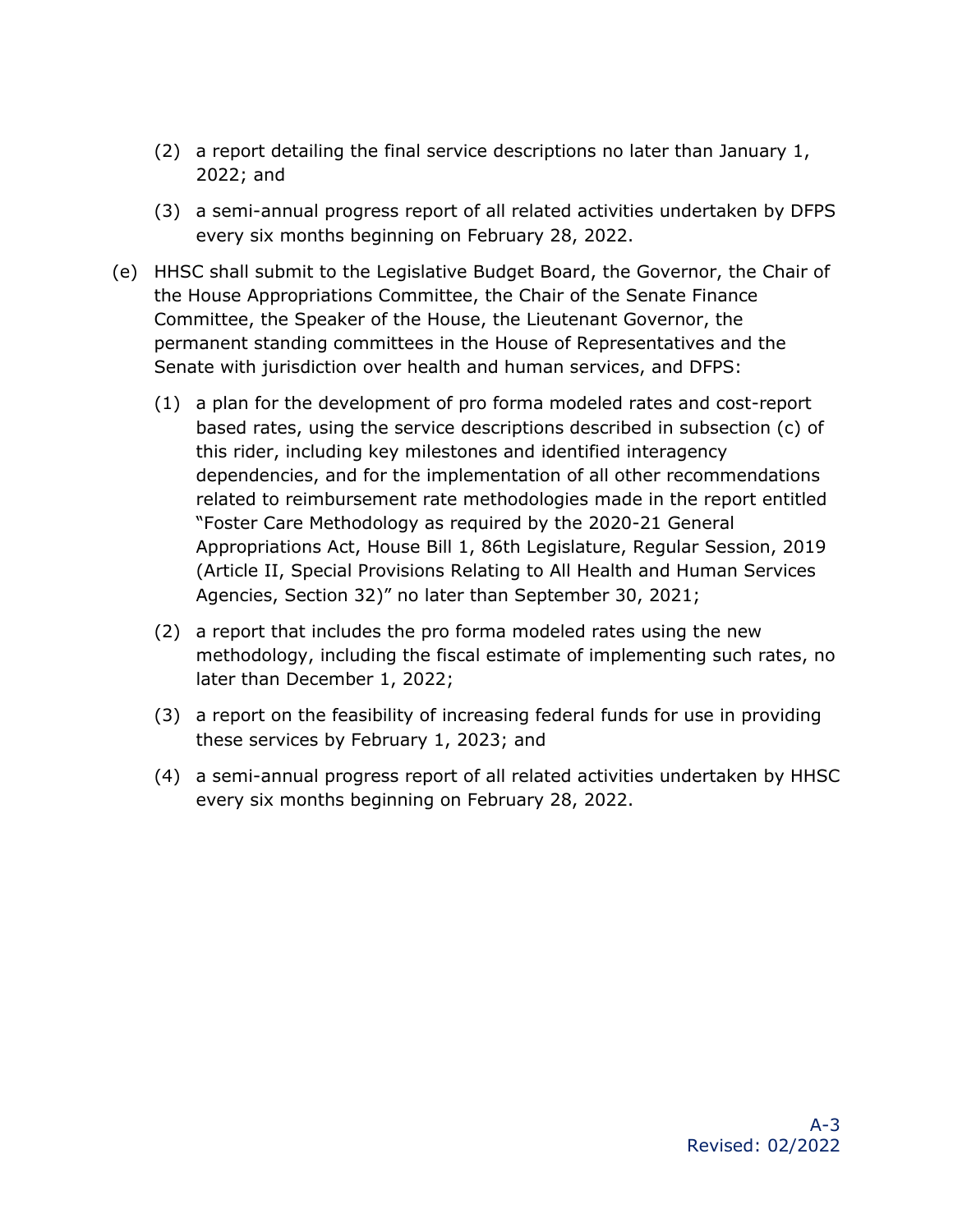#### **Appendix B. PCG's Recommendation Rate Methodology Crosswalk**

DFPS and HHSC are committed to working collaboratively. This joint effort includes sharing information and subject matter expertise on a routine basis in order to meet the charge inherent in Special Provision 26.

<span id="page-23-0"></span>The following table includes references to all recommendations contained in the PCG report. Based on changes to both state and federal law, and as informed by information gathered from stakeholders, and through analysis of more current foster care data, it may be determined that some recommendations stand to be modified or are determined to no longer be applicable.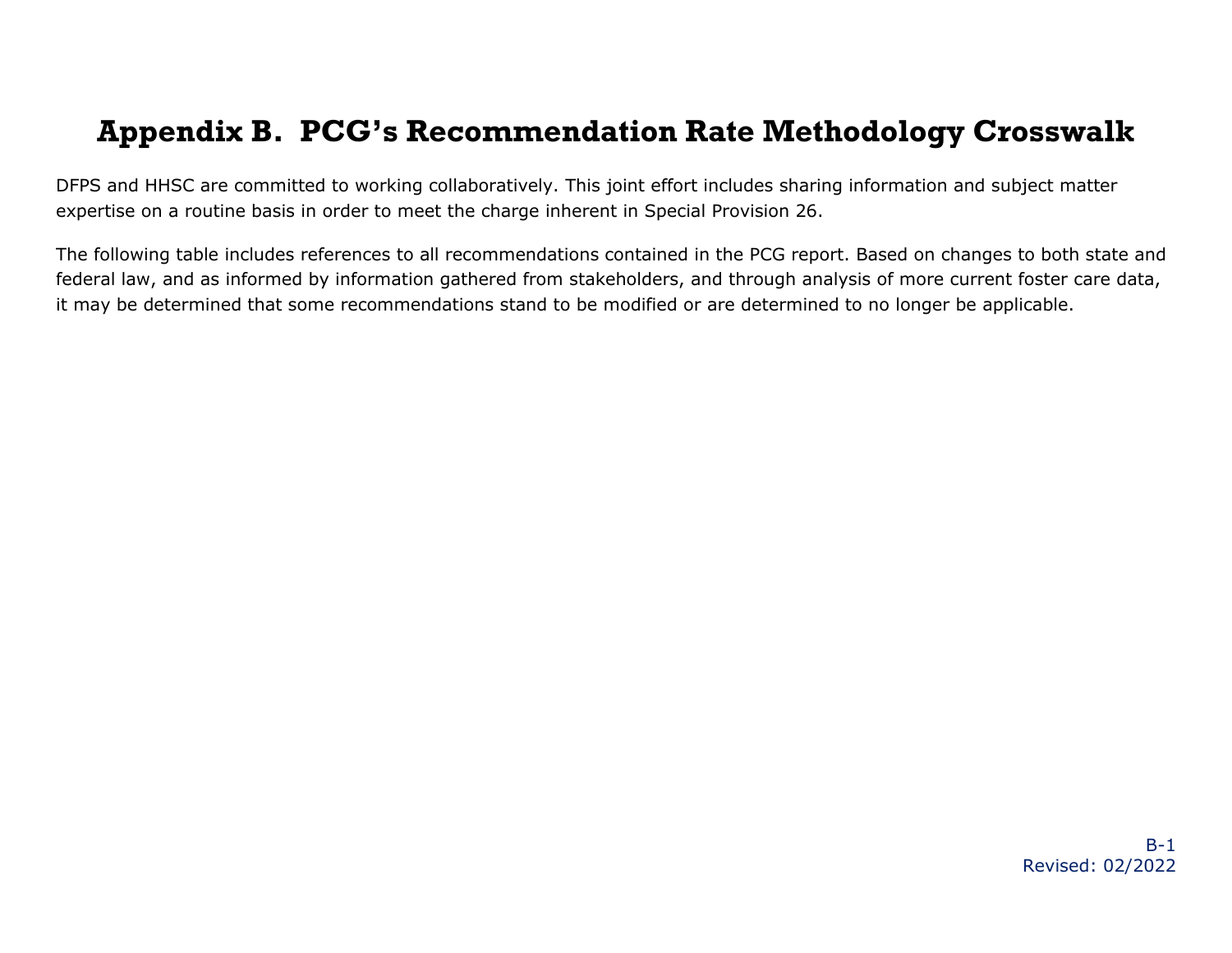**Table 2. This table identifies each of PCG's recommendations with pro forma costing or cost report rate methodology approaches and any interagency dependencies.**

| <b>PCG's</b><br><b>Recommendation</b> | <b>Short Description</b>           | <b>Directly or</b><br>Indirectly Related to<br><b>Rate Methodology</b><br>or Other | <b>Milestones</b>       | <b>Interagency Dependencies</b>                                                                                                                                                                                                                                                                                                                                                                                                                                                                                                                        |
|---------------------------------------|------------------------------------|------------------------------------------------------------------------------------|-------------------------|--------------------------------------------------------------------------------------------------------------------------------------------------------------------------------------------------------------------------------------------------------------------------------------------------------------------------------------------------------------------------------------------------------------------------------------------------------------------------------------------------------------------------------------------------------|
|                                       |                                    |                                                                                    | $9/30/21 -$             |                                                                                                                                                                                                                                                                                                                                                                                                                                                                                                                                                        |
| <b>Individualized</b>                 | Align the rates to                 | Pro Forma Costing                                                                  |                         | Preliminary Service DFPS to identify a core set of service                                                                                                                                                                                                                                                                                                                                                                                                                                                                                             |
| <b>Needs of Children</b>              | specific, clearly defined Approach |                                                                                    | Descriptions            | packages the state would procure to meet                                                                                                                                                                                                                                                                                                                                                                                                                                                                                                               |
| <b>Recommendation</b>                 | program models.                    |                                                                                    | $1/1/22$ - Finalized    | the various needs of children statewide.                                                                                                                                                                                                                                                                                                                                                                                                                                                                                                               |
| #1                                    |                                    |                                                                                    | Service<br>Descriptions | DFPS to develop an assessment tool and<br>Utilization Management process for<br>evaluating children in care to align with the<br>service models included in the foster care<br>placement continuum.<br>DFPS to hold stakeholder forums to receive<br>feedback and help in guiding the<br>development of service descriptions. HHSC<br>will serve as a resource, as needed.<br>DFPS to provide HHSC with the finalized<br>proposed program service descriptions,<br>including provider qualifications and<br>expectations, and minimum staffing ratios. |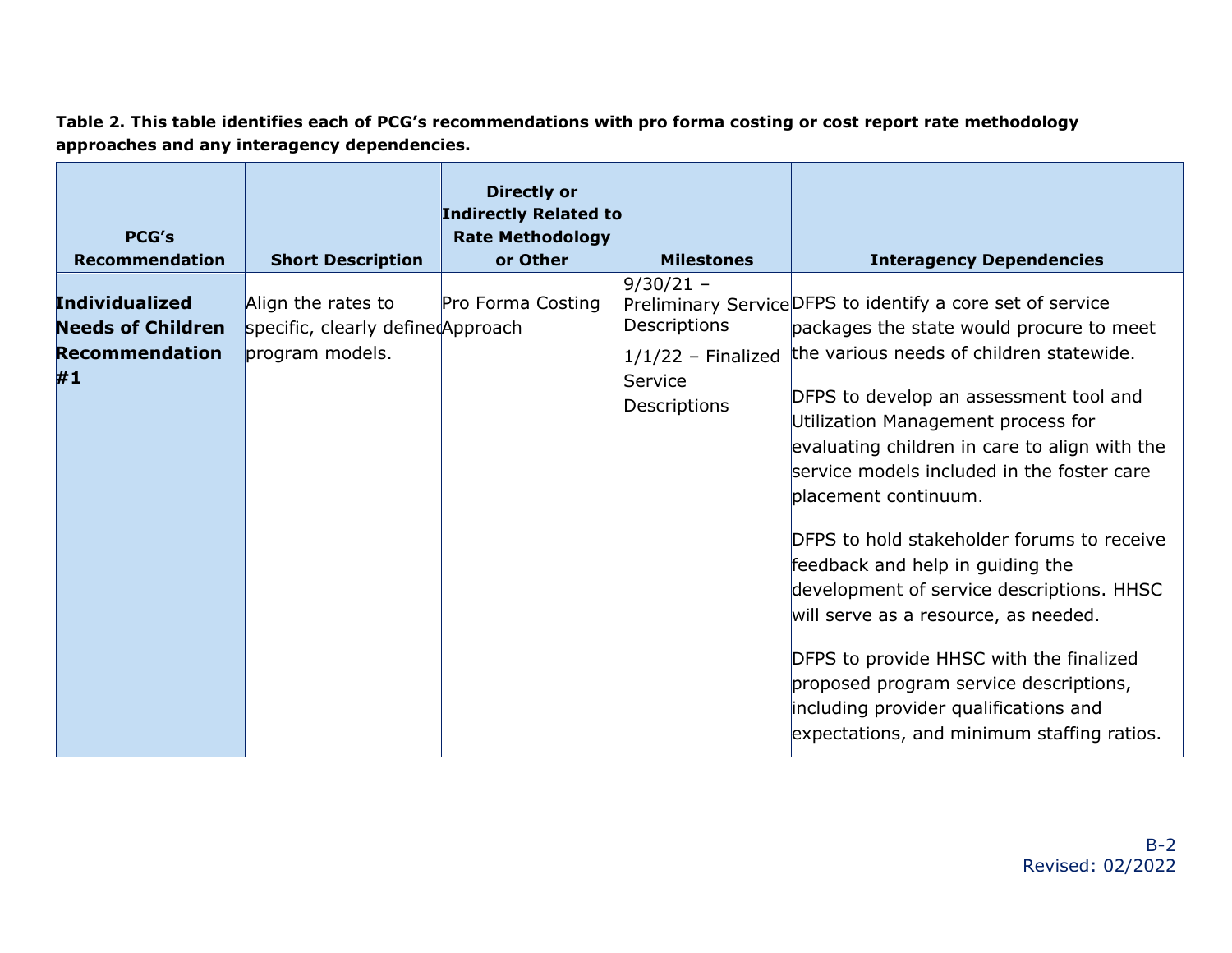| <b>PCG's</b><br><b>Recommendation</b>                                            | <b>Short Description</b>                                                                      | <b>Directly or</b><br>Indirectly Related to<br><b>Rate Methodology</b><br>or Other | <b>Milestones</b>                                                                                                                                                              | <b>Interagency Dependencies</b>                                                                                                                                                                                                                                                                                                                                                                                                                                                                                                                                                                                                                                                                                |
|----------------------------------------------------------------------------------|-----------------------------------------------------------------------------------------------|------------------------------------------------------------------------------------|--------------------------------------------------------------------------------------------------------------------------------------------------------------------------------|----------------------------------------------------------------------------------------------------------------------------------------------------------------------------------------------------------------------------------------------------------------------------------------------------------------------------------------------------------------------------------------------------------------------------------------------------------------------------------------------------------------------------------------------------------------------------------------------------------------------------------------------------------------------------------------------------------------|
| <b>Individualized</b><br><b>Needs of Children</b><br><b>Recommendation</b><br>#2 | Price the elements of<br>the program models<br>using cost report data<br>and market analysis. | Pro Forma Costing<br>Approach                                                      | will publish a<br>report that<br>includes the pro<br>forma modeled<br>rates using the<br>new methodology,<br>including the fiscal<br>lestimate to<br>implement these<br>rates. | DFPS to provide the necessary assumptions<br>$12/1/2022$ - HHSC for HHSC to develop an economic model for<br>each of the program models (i.e., service<br>descriptions, staffing ratios, etc.).<br>HHSC to develop a crosswalk of current cost<br>report data to the new program model costs.<br>If these costs are not currently available,<br>HHSC will utilize reputable external sources<br>as applicable.<br>DFPS to provide feedback and approve the<br>crosswalk and assumptions.<br>DFPS to provide the utilization assumptions<br>for new services or program models.<br>DFPS to provide the anticipated utilization<br>for the new program models or services to<br>incorporate in fiscal estimates. |
| <b>Individualized</b><br><b>Needs of Children</b><br><b>Recommendation</b><br>#3 | Review the rate<br>calculations with<br>stakeholders to refine<br>the models and price.       | Pro Forma Costing<br>Approach                                                      | $1/2022 - 6/2022 -$<br><b>HHSC will lead</b><br>stakeholder forumssessions.<br>to discuss and<br>receive feedback<br>on economic<br>models.                                    | DFPS to serve as a resource during these                                                                                                                                                                                                                                                                                                                                                                                                                                                                                                                                                                                                                                                                       |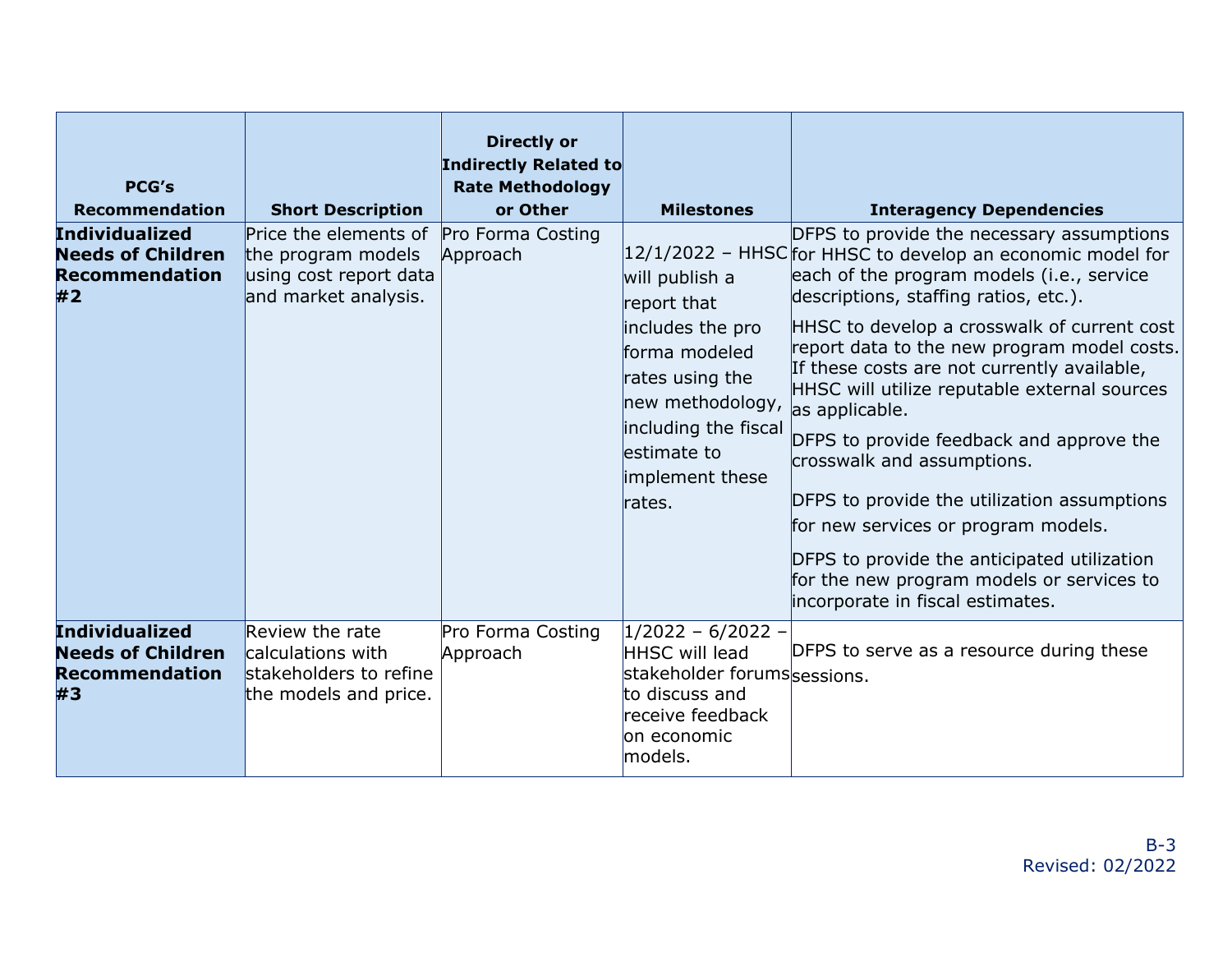| <b>PCG's</b><br><b>Recommendation</b>                                             | <b>Short Description</b>                                                                                                                                                                                                                                                                                                        | <b>Directly or</b><br>Indirectly Related to<br><b>Rate Methodology</b><br>or Other | <b>Milestones</b>                                                                                                                                                               | <b>Interagency Dependencies</b>                                                                                                                                                                                                                                                                                                                                                                                                                                                                                                                               |
|-----------------------------------------------------------------------------------|---------------------------------------------------------------------------------------------------------------------------------------------------------------------------------------------------------------------------------------------------------------------------------------------------------------------------------|------------------------------------------------------------------------------------|---------------------------------------------------------------------------------------------------------------------------------------------------------------------------------|---------------------------------------------------------------------------------------------------------------------------------------------------------------------------------------------------------------------------------------------------------------------------------------------------------------------------------------------------------------------------------------------------------------------------------------------------------------------------------------------------------------------------------------------------------------|
| <b>Individualized</b><br><b>Needs of Children</b><br><b>Recommendation</b><br>#4a | For facility-based<br>programs, pay the<br>rates that align to the<br>placement setting in<br>which a child resides,<br>for as long as the child<br>resides there.                                                                                                                                                              | Pro Forma Costing<br>Approach                                                      | will publish a<br>report that<br>includes the pro<br>forma modeled<br>rates using the<br>new methodology,<br>including the fiscal<br>estimate of<br>implementing such<br>rates. | 12/1/2022 - HHSC Fiscal estimates will be based on<br>assumptions provided by DFPS as informed<br>by the assessment and Utilization<br>Management process.                                                                                                                                                                                                                                                                                                                                                                                                    |
| <b>Individualized</b><br><b>Needs of Children</b><br><b>Recommendation</b><br>#4b | For foster family rates, Pro Forma Costing<br>maintain the same rateApproach<br>for some period after a<br>child is assessed as<br>ready for a lower<br>placement level to<br>allow the family to<br>sustain the progress<br>that has been made. Ii<br>other states, this time<br>period ranges from 30<br>days to much longer. |                                                                                    | will publish a<br>report that<br>includes the pro<br>forma modeled<br>rates using the<br>estimate of<br>implementing such<br>rates.                                             | 12/1/2022 - HHSCThis recommendation is already inherent in<br>the current service level system (if the level<br>lowers, there is time before a new level is<br>applied to allow for adjustment). Any change<br>to this process will be provided by DFPS<br>upon completion of the<br>new methodology, assessment/Utilization Management process<br>including the fiscal to support the new continuum.<br>DFPS to provide assumptions around the<br>length of time to hold rate constant after a<br>child is assessed as ready for a lower<br>blacement level. |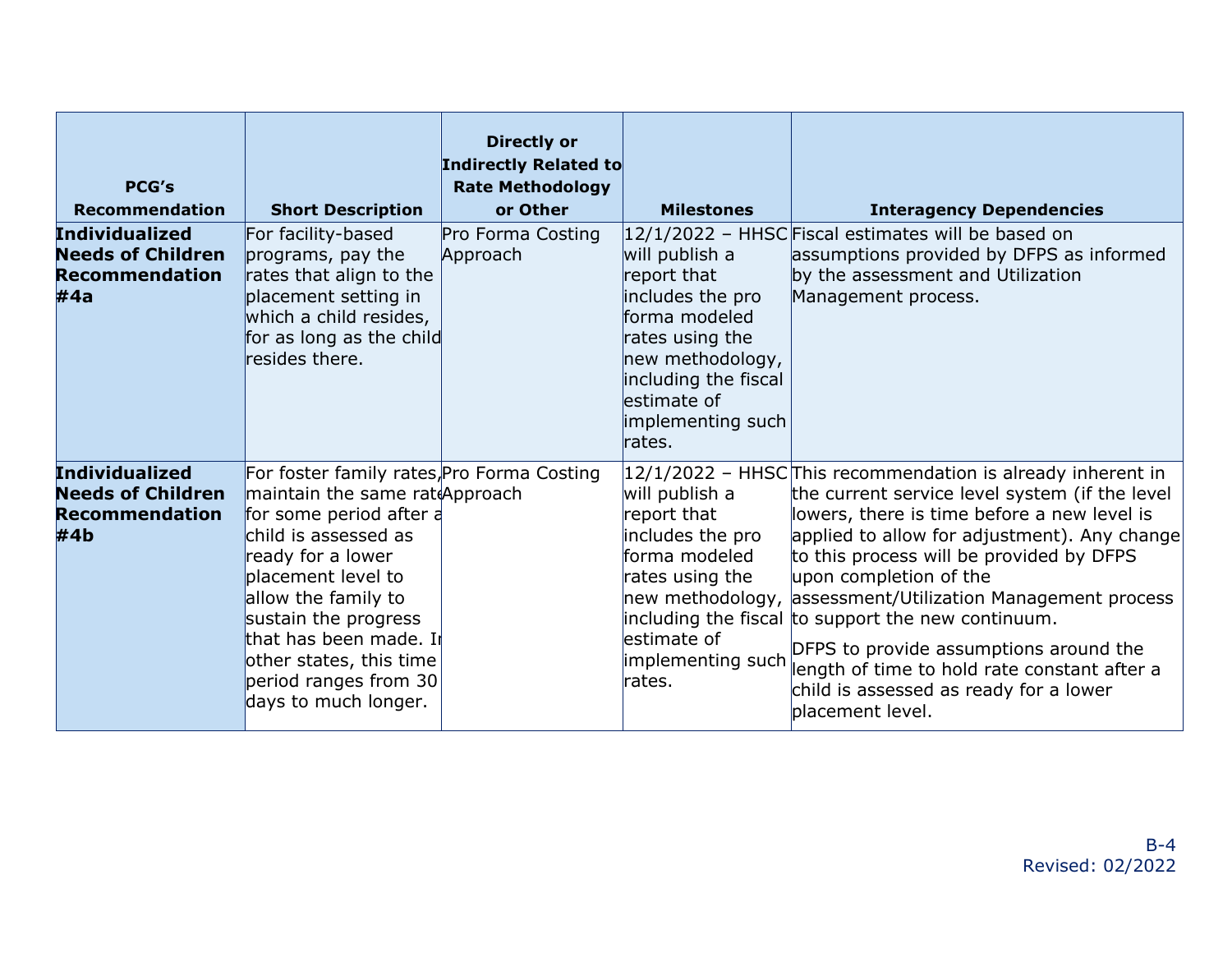| <b>PCG's</b><br><b>Recommendation</b>                                            | <b>Short Description</b>                                                                                                                                                                               | <b>Directly or</b><br><b>Indirectly Related to</b><br><b>Rate Methodology</b><br>or Other | <b>Milestones</b>         | <b>Interagency Dependencies</b>                                                                                                                                                                                                                                                                        |
|----------------------------------------------------------------------------------|--------------------------------------------------------------------------------------------------------------------------------------------------------------------------------------------------------|-------------------------------------------------------------------------------------------|---------------------------|--------------------------------------------------------------------------------------------------------------------------------------------------------------------------------------------------------------------------------------------------------------------------------------------------------|
| <b>Individualized</b><br><b>Needs of Children</b><br><b>Recommendation</b><br>#5 | Use CANS assessment!<br>(and other tools) to<br>inform placement and<br>service decisions and<br>track progress.                                                                                       |                                                                                           |                           | DFPS anticipates identifying a uniform<br>assessment tool(s) based on the final service<br>continuum. It is likely that modification will<br>need to be made to the existing CANS tool,<br>and there will be a cost associated with<br>ensuring reliability and increased frequency<br>lof assessment. |
| <b>Individualized</b><br><b>Needs of Children</b><br><b>Recommendation</b><br>#6 | Recalculate the rate<br>every three $(3)$ years<br>and in between when<br>there are significant<br>program changes.                                                                                    | Cost Report<br>Approach                                                                   | $2/1/2025$ and<br>lafter. | HHSC recommends standard rate reviews be<br>conducted at least once every biennium. This<br>may be more frequent due to significant<br>program changes or as requested by DFPS.                                                                                                                        |
| <b>Regional Variations PCG does not</b><br>in Costs                              | recommend geographiApproach<br>modifiers to rates<br>based on CANS. PCG<br>lrecommends<br>continuing to track<br>regional differences in<br>CANS scores and costs<br>to determine if trends<br>emerge. | Cost Report                                                                               | $2/1/2025$ and<br>lafter. | DFPS and HHSC will evaluate if rates need to<br>be adjusted for regional variations in cost.                                                                                                                                                                                                           |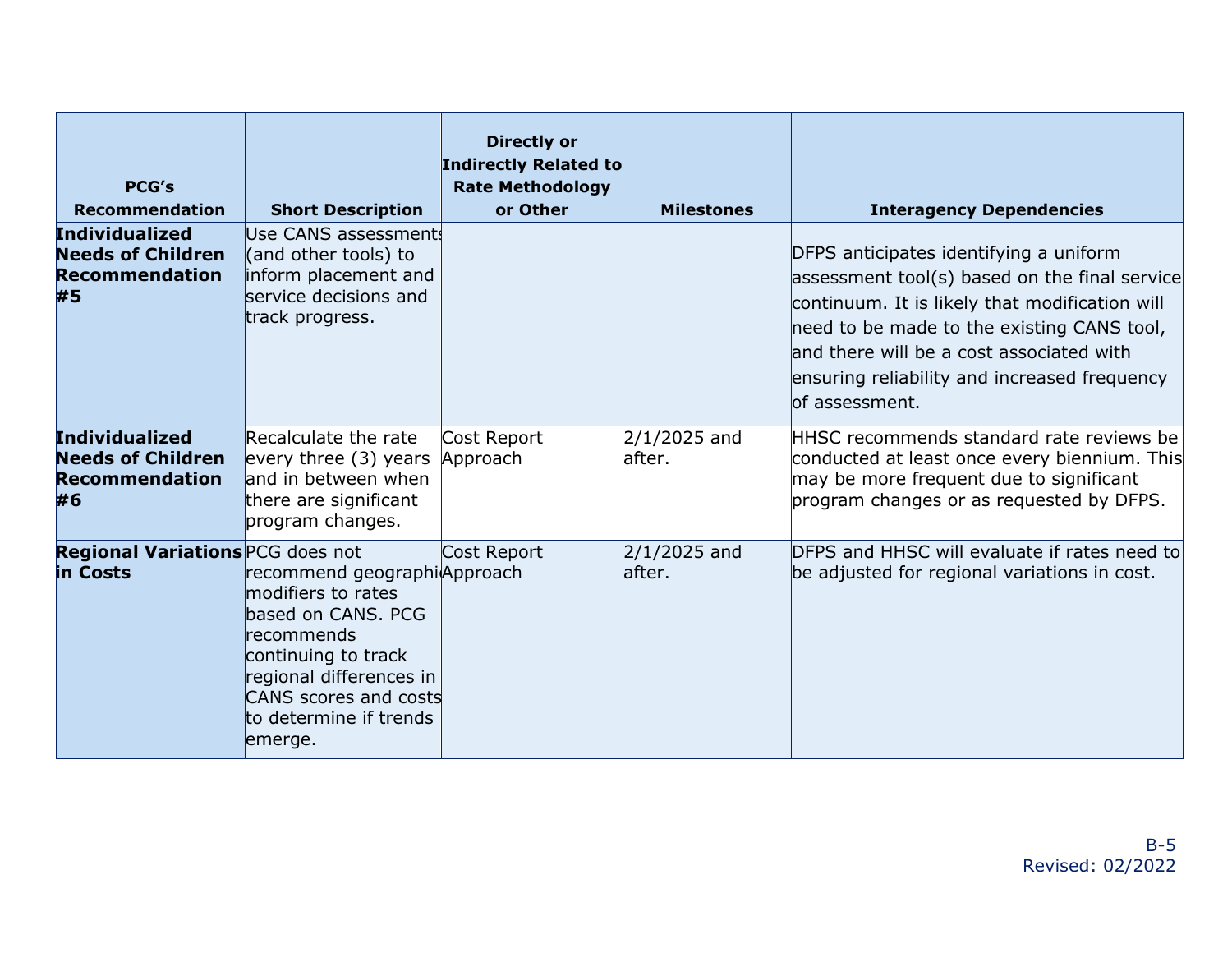| <b>PCG's</b><br><b>Recommendation</b>                                                                                        | <b>Short Description</b>                                                                                                                                                                                                                                                                                                 | <b>Directly or</b><br><b>Indirectly Related to</b><br><b>Rate Methodology</b><br>or Other | <b>Milestones</b>                                                                                                                                                                | <b>Interagency Dependencies</b>                                                                                                                                                                                                                                                                                                                                                                                                                                                                                                                                                                |
|------------------------------------------------------------------------------------------------------------------------------|--------------------------------------------------------------------------------------------------------------------------------------------------------------------------------------------------------------------------------------------------------------------------------------------------------------------------|-------------------------------------------------------------------------------------------|----------------------------------------------------------------------------------------------------------------------------------------------------------------------------------|------------------------------------------------------------------------------------------------------------------------------------------------------------------------------------------------------------------------------------------------------------------------------------------------------------------------------------------------------------------------------------------------------------------------------------------------------------------------------------------------------------------------------------------------------------------------------------------------|
| Locally Competitive PCG does not<br><b>Wages</b>                                                                             | recommend a<br>geographic modifier fo<br>rates. PCG<br>recommends that<br>DFPS/HHSC consider<br>the types of personnel<br>and credentials that<br>are desired for<br>programs and factor<br>commensurate and<br>competitive salaries<br>into the model budget<br>legacy rate<br>development process<br>across the state. | Pro Forma Costing<br>Approach                                                             | will publish a<br>report that<br>includes the pro<br>forma modeled<br>rates using the<br>new methodology,<br>including the fiscal<br>lestimate of<br>implementing such<br>rates. | 12/1/2022 - HHSCHHSC, in consultation with DFPS and<br>stakeholders, to identify industries to use for<br>comparisons with different staff types<br>employed by 24-hour RCC providers when<br>developing the economic models.<br>HHSC can calculate the cost of paying an<br>appropriate minimum wage for direct care<br>staff in the 24-hour RCC program and<br>evaluate how supplemental programs that<br>support direct care wages could be expanded<br>to residential child care.<br>Recommended rates and fiscal estimates will<br>include assumptions from competitive wage<br>analysis. |
| <b>Least Restrictive</b><br><b>Environments and</b><br><b>High-Quality</b><br><b>Services</b><br><b>Recommendation</b><br>#1 | For foster family<br>homes, when a child is Approach<br>assessed as eligible for<br>a lower level of<br>placement, keep the<br>rate constant for some<br>period of time to allow<br>the child/youth to<br>continue to receive<br>needed services to<br>sustain the progress<br>that has been made.                       | Pro Forma Costing                                                                         | will publish a<br>report that<br>includes the pro<br>forma modeled<br>rates using the<br>new methodology,<br>including the fiscal<br>estimate of<br>implementing such<br>rates.  | $ 12/1/2022 - HHSC $ DFPS to provide assumptions around the<br>length of time to hold rate constant after a<br>child is assessed as ready for a lower<br>placement level.                                                                                                                                                                                                                                                                                                                                                                                                                      |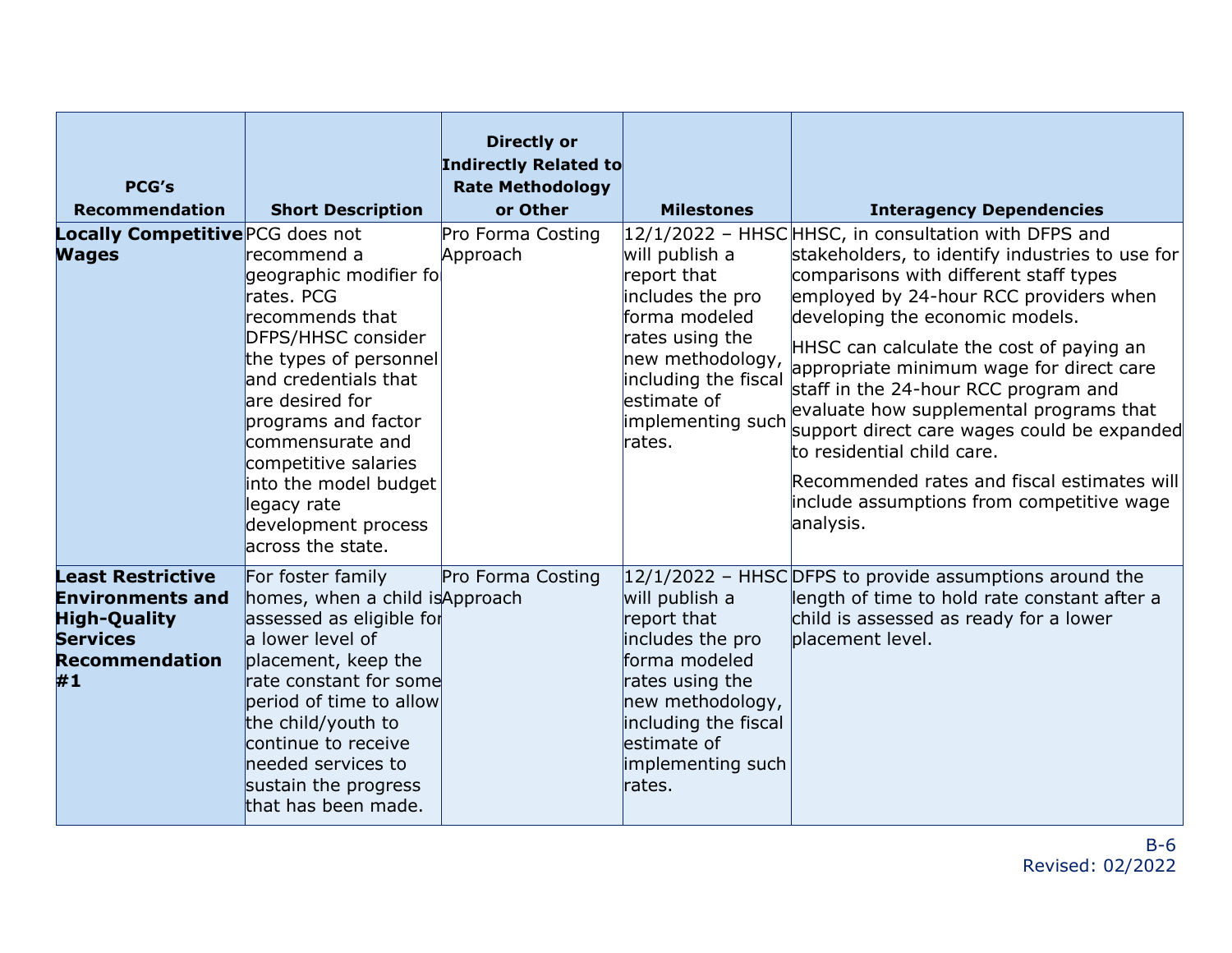| <b>PCG's</b><br><b>Recommendation</b>                                                                                        | <b>Short Description</b>                                                                                                                                                                                                                                             | <b>Directly or</b><br>Indirectly Related to<br><b>Rate Methodology</b><br>or Other | <b>Milestones</b>                                                                                                                                                                | <b>Interagency Dependencies</b>                                                                                                                                                                                                                                                                                                                                                                                                |
|------------------------------------------------------------------------------------------------------------------------------|----------------------------------------------------------------------------------------------------------------------------------------------------------------------------------------------------------------------------------------------------------------------|------------------------------------------------------------------------------------|----------------------------------------------------------------------------------------------------------------------------------------------------------------------------------|--------------------------------------------------------------------------------------------------------------------------------------------------------------------------------------------------------------------------------------------------------------------------------------------------------------------------------------------------------------------------------------------------------------------------------|
| <b>Least Restrictive</b><br><b>Environments and</b><br><b>High-Quality</b><br><b>Services</b><br><b>Recommendation</b><br>#2 | Develop incentive<br>payments for CPAs and Approach<br>residential programs<br>for desired outcomes<br>such as timely<br>permanency, recruiting<br>and retaining foster<br>homes, successful<br>$ $ moves to lower levels<br>of care, clinical<br>improvements, etc. | Pro Forma Costing                                                                  | will publish a<br>report that<br>includes the pro<br>forma modeled<br>rates using the<br>new methodology,<br>including the fiscal<br>lestimate of<br>implementing such<br>rates. | 12/1/2022 - HHSC DFPS to include descriptions and<br>assumptions regarding incentive payments<br>as part of their service descriptions if<br>incentive payments are to be included in the<br>bro forma costed rates.                                                                                                                                                                                                           |
| <b>Least Restrictive</b><br><b>Environments and</b><br><b>High-Quality</b><br><b>Services</b><br><b>Recommendation</b><br>#3 | Incorporate more<br>foster family<br>recruitment and<br>retention support into<br>the CPA retainage rate                                                                                                                                                             | Pro Forma Rate<br>Costing Approach                                                 | will publish a<br>report that<br>includes the pro<br>forma modeled<br>rates using the<br>new methodology,<br>including the fiscal<br>estimate of<br>implementing such<br>rates.  | 12/1/2022 - HHSC DFPS to include descriptions and<br>assumptions regarding additional<br>recruitment and retention support for CPAs<br>as part of their program models and service<br>descriptions.<br>If the additional recruitment and retention<br>support for CPAs is included in the service<br>descriptions and/or program models, HHSC<br>will incorporate it into recommended pro<br>forma rates and fiscal estimates. |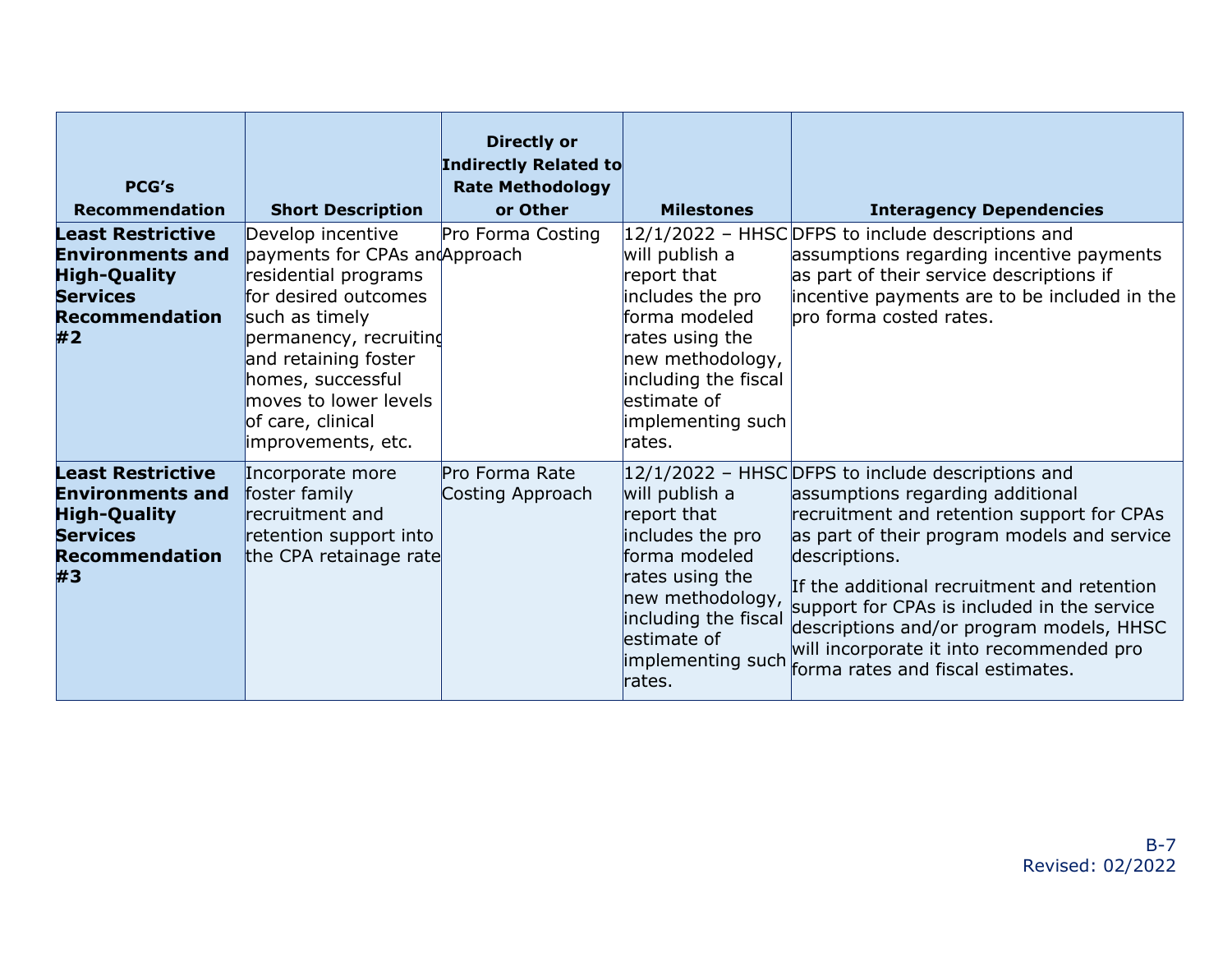| <b>PCG's</b><br><b>Recommendation</b>                                                                                        | <b>Short Description</b>                                                                                                        | <b>Directly or</b><br>Indirectly Related to<br><b>Rate Methodology</b><br>or Other | <b>Milestones</b>                                                                                                                                                                | <b>Interagency Dependencies</b>                                                                                                                                                                                                                                                                                                                                                                                                                           |
|------------------------------------------------------------------------------------------------------------------------------|---------------------------------------------------------------------------------------------------------------------------------|------------------------------------------------------------------------------------|----------------------------------------------------------------------------------------------------------------------------------------------------------------------------------|-----------------------------------------------------------------------------------------------------------------------------------------------------------------------------------------------------------------------------------------------------------------------------------------------------------------------------------------------------------------------------------------------------------------------------------------------------------|
| <b>Least Restrictive</b><br><b>Environments and</b><br><b>High-Quality</b><br><b>Services</b><br><b>Recommendation</b><br>#4 | Incorporate more<br>family work, family<br>engagement, and<br>aftercare into the<br>residential rates.                          | Pro Forma Rate<br>Costing Approach                                                 | will publish a<br>report that<br>includes the pro<br>forma modeled<br>rates using the<br>new methodology,<br>including the fiscal<br>lestimate of<br>implementing such<br>rates. | $12/1/2022$ – HHSC DFPS to include descriptions and<br>assumptions regarding additional family<br>work, family engagement, and aftercare as<br>part of their program models and service<br>descriptions.<br>If the additional family work, family<br>engagement, and aftercare assumptions are<br>included in the service descriptions and/or<br>program models, HHSC will incorporate them<br>into recommended pro forma rates and fiscal<br>lestimates. |
| <b>Sustainable CBC</b><br><b>Model</b><br><b>Recommendation</b><br>#1                                                        | Calculate the daily<br>blended rates based or Costing Approach<br>the new legacy rates<br>and CBC regional<br>utilization data. | Pro Forma Rate                                                                     | will publish a<br>report that<br>includes the pro<br>forma modeled<br>rates using the<br>new methodology,<br>including the fiscal<br>lestimate of<br>implementing such<br>rates. | $ 12/1/2022 - HHSC $ DFPS to provide direction on assumptions,<br>including the level of risk sharing they prefer<br>to be assumed in the CBC blended rates.<br>DFPS to provide estimated utilization for CBC<br>to be used in rate calculations and fiscal<br>estimates.                                                                                                                                                                                 |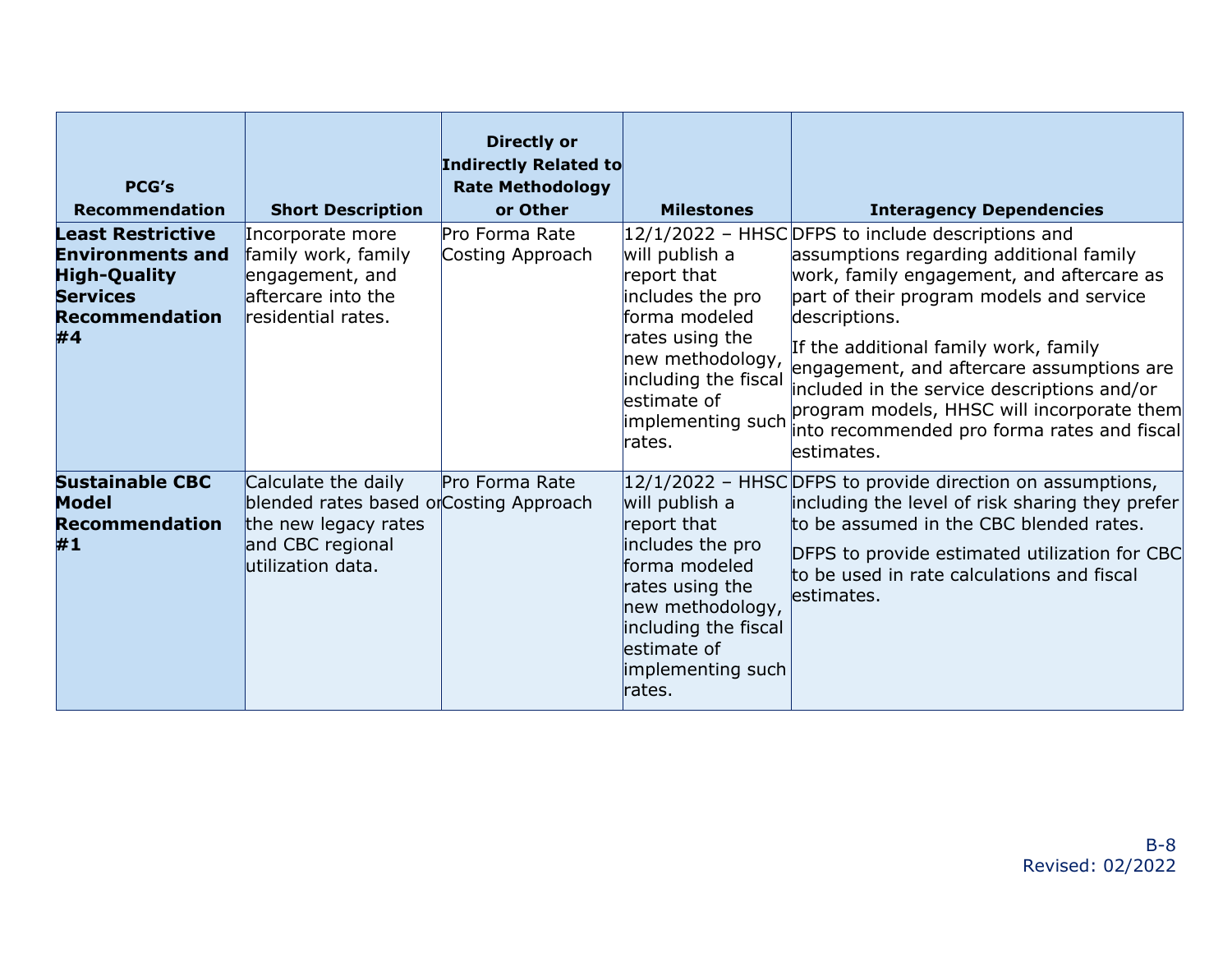| <b>PCG's</b><br><b>Recommendation</b>                                 | <b>Short Description</b>                                                                                                           | <b>Directly or</b><br>Indirectly Related to<br><b>Rate Methodology</b><br>or Other | <b>Milestones</b>                                                                                                                                                               | <b>Interagency Dependencies</b>                                                                                                                                                                                 |
|-----------------------------------------------------------------------|------------------------------------------------------------------------------------------------------------------------------------|------------------------------------------------------------------------------------|---------------------------------------------------------------------------------------------------------------------------------------------------------------------------------|-----------------------------------------------------------------------------------------------------------------------------------------------------------------------------------------------------------------|
| <b>Sustainable CBC</b><br><b>Model</b><br><b>Recommendation</b><br>#2 | Adjust the rate for<br>known prospective<br>changes (program<br>changes, price<br>increases, etc.) specifio<br>to the CBC regions. | Pro Forma Rate<br>Costing Approach                                                 | will publish a<br>report that<br>includes the pro<br>forma modeled<br>rates using the<br>new methodology,<br>including the fiscal<br>estimate of<br>implementing such<br>rates. | 12/1/2022 - HHSC HHSC will continue to adjust rates for known<br>programmatic or economic changes.                                                                                                              |
| <b>Sustainable CBC</b><br><b>Model</b><br><b>Recommendation</b><br>#3 | Utilize CANS data to<br>validate the CBC<br>placement trends and<br>track changes in case<br>mix by region.                        |                                                                                    |                                                                                                                                                                                 | DFPS to evaluate the reliability of the CANS<br>data.                                                                                                                                                           |
| <b>Sustainable CBC</b><br><b>Model</b><br><b>Recommendation</b><br>#4 | Reforecast the daily<br>blended rates annually Approach                                                                            | Cost Report Rate                                                                   |                                                                                                                                                                                 | 2/1/2025 and after HHSC recommends standard rate reviews<br>are conducted at least once every biennium.<br>This schedule may be more frequent due to<br>significant program changes or as requested<br>by DFPS. |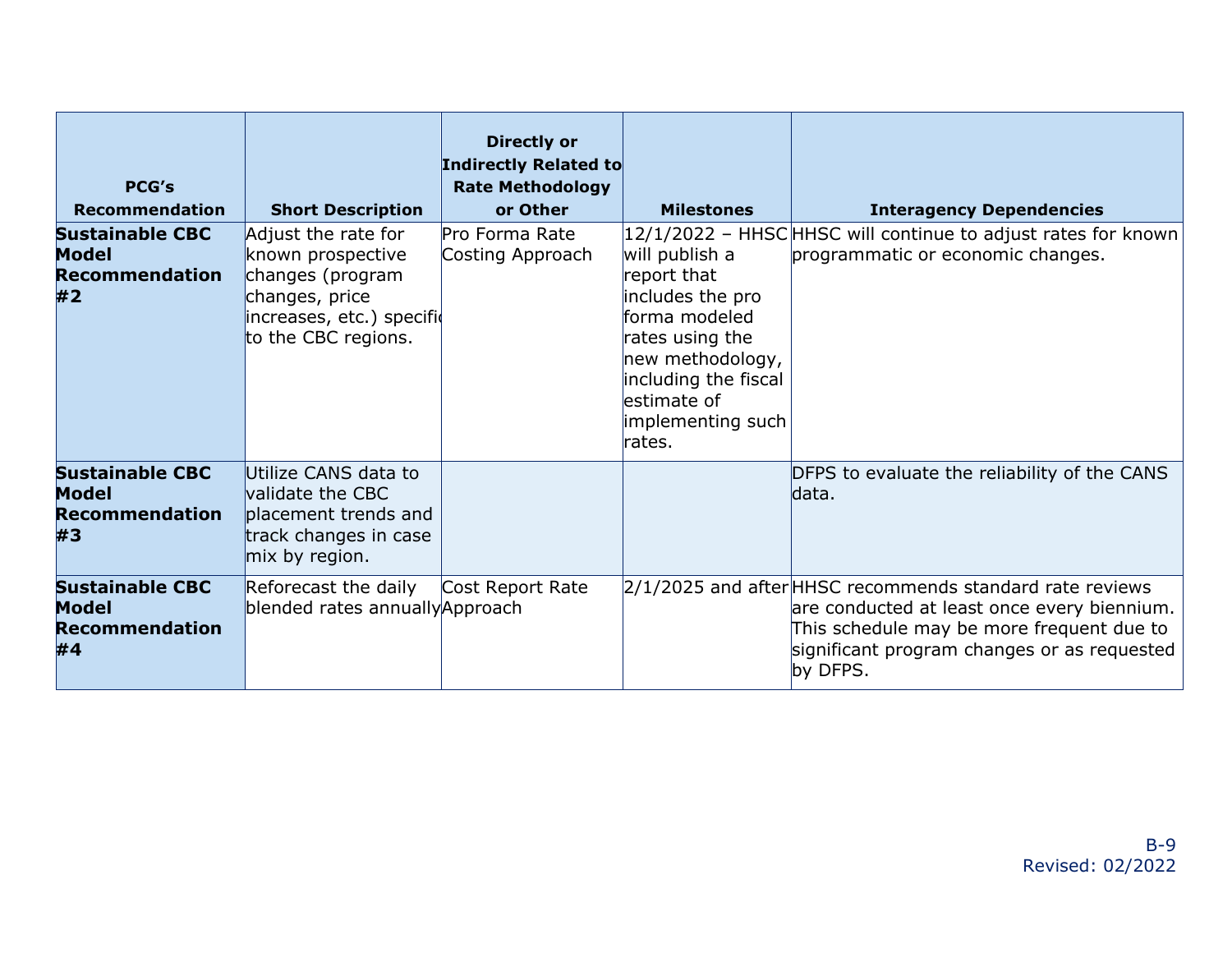| <b>PCG's</b><br><b>Recommendation</b><br><b>Risk Mitigation</b><br><b>Strategies</b><br><b>Recommendation</b><br>#1 | <b>Short Description</b><br>Continue the<br>exceptional care "carve<br>$l$ out."                                          | <b>Directly or</b><br><b>Indirectly Related to</b><br><b>Rate Methodology</b><br>or Other | <b>Milestones</b>                                                                                                                                                                | <b>Interagency Dependencies</b><br>DFPS will continue exceptional care "carve<br>out." However, the methodology for this may<br>look different as service gaps are identified<br>and new services are defined that have<br>traditionally been purchased using child-<br>specific contracts. Child-specific contracts<br>are the basis for determining the exceptional |
|---------------------------------------------------------------------------------------------------------------------|---------------------------------------------------------------------------------------------------------------------------|-------------------------------------------------------------------------------------------|----------------------------------------------------------------------------------------------------------------------------------------------------------------------------------|-----------------------------------------------------------------------------------------------------------------------------------------------------------------------------------------------------------------------------------------------------------------------------------------------------------------------------------------------------------------------|
| <b>Risk Mitigation</b><br><b>Strategies</b><br><b>Recommendation</b><br>#2                                          | Implement a risk<br>reserve.                                                                                              |                                                                                           |                                                                                                                                                                                  | lcare rate.<br>DFPS and HHSC to determine a methodology<br>for calculating the risk reserve and then<br>provide cost to the Legislature $-$ to<br>determine how the methodology<br>compliments the continued use of<br>exceptional care.                                                                                                                              |
| <b>Sound Rate</b><br><b>Development</b><br><b>Principles</b><br><b>Recommendation</b><br>#1                         | Recalculate the legacy Pro Forma Rate<br>rates to tie to specific Costing Approach<br>placement settings and<br>programs. |                                                                                           | will publish a<br>report that<br>includes the pro<br>forma modeled<br>rates using the<br>new methodology,<br>including the fiscal<br>lestimate of<br>implementing such<br>rates. | $ 12/1/2022$ – HHSCSee Dependencies for Individualized Needs<br>lof Children Recommendation $#1.$<br>DFPS will define service packages that may<br>be offered in one or more placement<br>settings. Therefore, the historical "rate tied<br>to placement setting" may not be<br>appropriate under the newly defined service<br>lcontinuum.                            |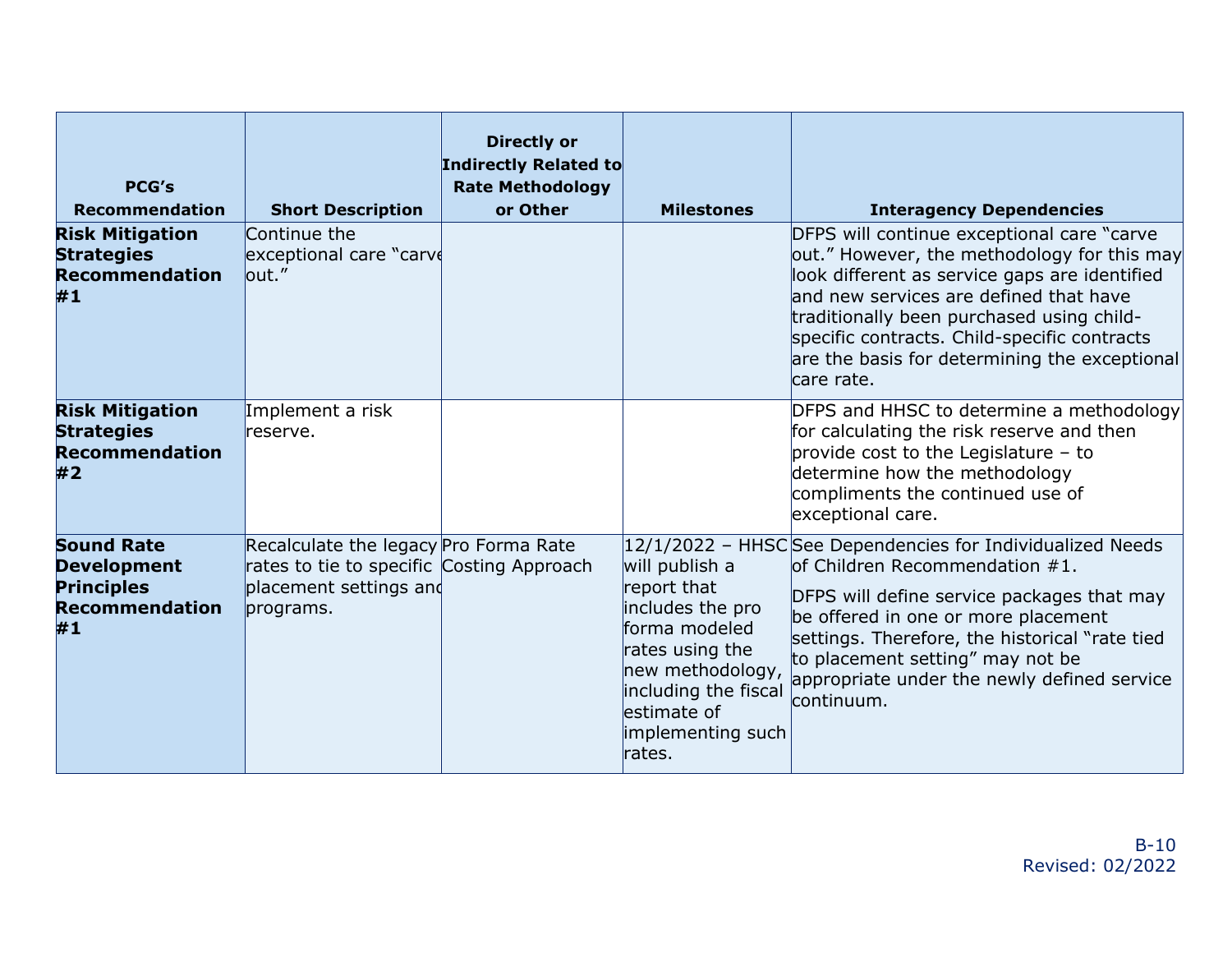| <b>PCG's</b><br><b>Recommendation</b>                                                       | <b>Short Description</b>                                                                                                                                          | <b>Directly or</b><br>Indirectly Related to<br><b>Rate Methodology</b><br>or Other | <b>Milestones</b> | <b>Interagency Dependencies</b>                                                                                                                                                                                                                                                                                                                                                                                                                                                                                                              |
|---------------------------------------------------------------------------------------------|-------------------------------------------------------------------------------------------------------------------------------------------------------------------|------------------------------------------------------------------------------------|-------------------|----------------------------------------------------------------------------------------------------------------------------------------------------------------------------------------------------------------------------------------------------------------------------------------------------------------------------------------------------------------------------------------------------------------------------------------------------------------------------------------------------------------------------------------------|
| <b>Sound Rate</b><br><b>Development</b><br><b>Principles</b><br><b>Recommendation</b><br>#2 | Utilize current CBC<br>blacement data to<br>project the daily<br>blended rate annually.                                                                           | Cost Report<br>Approach                                                            |                   | 2/1/2025 and afterSee Dependencies for Sustainable CBC Model<br>Recommendation $#1.$                                                                                                                                                                                                                                                                                                                                                                                                                                                         |
| <b>Sound Rate</b><br><b>Development</b><br><b>Principles</b><br><b>Recommendation</b><br>#3 | Consider adjusting the Cost Report Rate<br>rates annually for<br>inflation and continue<br>adjustments as needed<br>for significant program<br>or policy changes. | Approach                                                                           |                   | $2/1/2025$ and after HHSC recommends that standard rate<br>reviews be conducted at least once every<br>biennium. These reviews may be more<br>frequent due to significant program changes<br>or as requested by DFPS.                                                                                                                                                                                                                                                                                                                        |
| <b>Federal Funds</b><br><b>Recommendation</b><br>#1                                         | Maximize the use of<br>Medicaid waivers for<br>youth with high<br>behavioral health<br>needs.                                                                     | Other                                                                              | 2/1/2023 Report   | Rider 34 (2022-23 GAA, Article II, HHSC)<br>directs HHSC to apply for an 1115 waiver to<br>obtain federal financial participation for<br>Institute for Mental Disease stays, only if<br>HHSC determines such a waiver would result<br>in net savings to the state. There is<br>considerable overlap with the 1115<br>recommendation here. HHSC will likely<br>contract out the cost-savings analysis for<br>Rider 34, and the timeline is not yet<br>ldetermined.<br>DFPS will provide available data and will act<br>as a resource to HHSC. |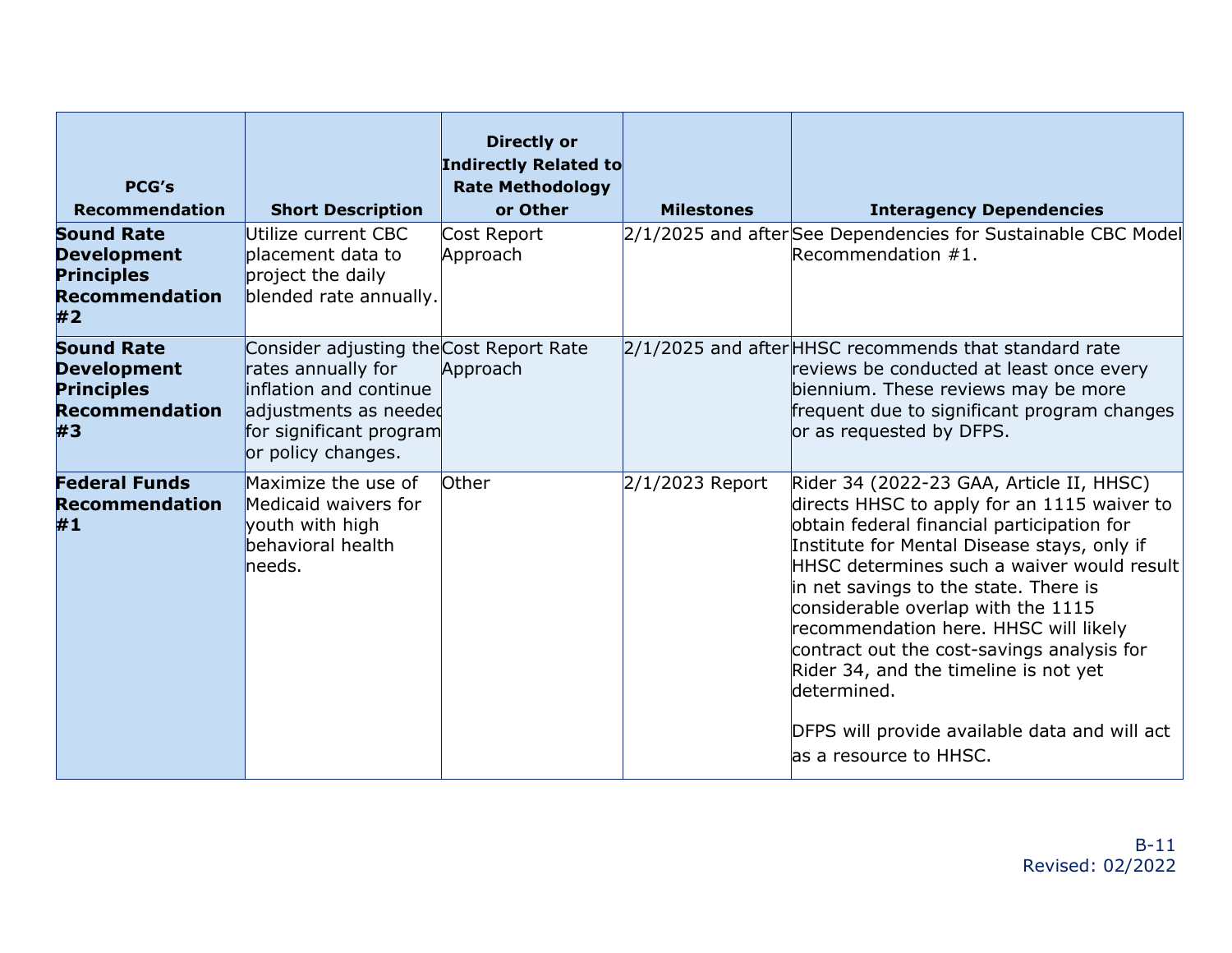| <b>PCG's</b><br><b>Recommendation</b>               | <b>Short Description</b>                                                                                                                     | <b>Directly or</b><br>Indirectly Related to<br><b>Rate Methodology</b><br>or Other | <b>Milestones</b> | <b>Interagency Dependencies</b>                                                                                                                                                                                                                                                                                                                                                                                                      |
|-----------------------------------------------------|----------------------------------------------------------------------------------------------------------------------------------------------|------------------------------------------------------------------------------------|-------------------|--------------------------------------------------------------------------------------------------------------------------------------------------------------------------------------------------------------------------------------------------------------------------------------------------------------------------------------------------------------------------------------------------------------------------------------|
| <b>Federal Funds</b><br><b>Recommendation</b><br>#2 | Encourage STAR<br>Health, Local Mental<br>Health Authorities, and<br>providers to maximize<br>the use of S.B. $1177$<br>In-Lieu-Of Services. | Other                                                                              | $2/1/2023$ Report | Pending CMS approval of SB 1177 in lieu of<br>services. If CMS does not approve, HHSC will<br>not be able to implement this<br>recommendation.<br>DFPS will provide available data and will act<br>las a resource to HHSC.                                                                                                                                                                                                           |
| <b>Federal Funds</b><br><b>Recommendation</b><br>#3 | Increase the use of<br>TCM and MH Rehab<br>Service within the<br>current MCO model.                                                          | Other                                                                              | $2/1/2023$ Report | This recommendation will require a full-scale<br>study. HHSC staff or a contractor will have<br>to solicit feedback from stakeholders,<br>including Local Mental Health Authorities,<br>other TCM/Rehab providers, and DFPS. This<br>study will also require input from Provider<br>Finance, as the PCG recommendations<br>reference "rate sufficiency."<br>DFPS will provide available data and will act<br>las a resource to HHSC. |
| <b>Federal Funds</b><br><b>Recommendation</b><br>#4 | Follow-up on the S.B.<br>58 Integration of<br>Behavioral Health and<br>TCM Services into the<br>Managed Care Model.                          | <b>Other</b>                                                                       | $2/1/2023$ Report | DFPS will provide available data and will act<br>as a resource to HHSC.                                                                                                                                                                                                                                                                                                                                                              |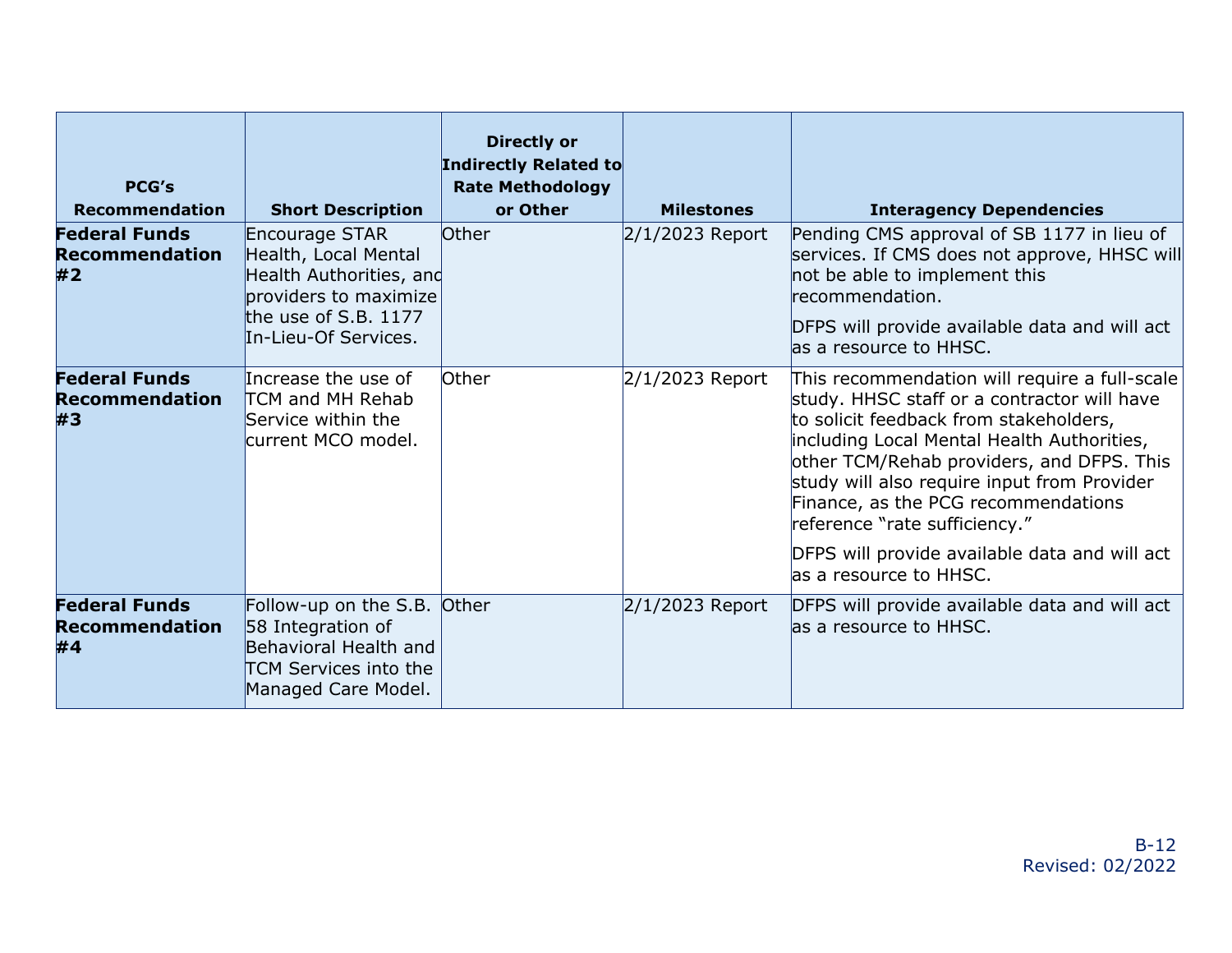| <b>PCG's</b><br><b>Recommendation</b>               | <b>Short Description</b>                                                                                                                                                   | <b>Directly or</b><br>Indirectly Related to<br><b>Rate Methodology</b><br>or Other | <b>Milestones</b> | <b>Interagency Dependencies</b>                                                                                                                                                                                                                                                                                                                                                                |
|-----------------------------------------------------|----------------------------------------------------------------------------------------------------------------------------------------------------------------------------|------------------------------------------------------------------------------------|-------------------|------------------------------------------------------------------------------------------------------------------------------------------------------------------------------------------------------------------------------------------------------------------------------------------------------------------------------------------------------------------------------------------------|
| <b>Federal Funds</b><br><b>Recommendation</b><br>#5 | Conduct a feasibility<br>study to determine<br>costs and implications<br>of bundling TCM and<br>Medicaid Mental Health<br>Rehab into the<br>provider payment<br>structure. | Other                                                                              | $2/1/2023$ Report | This recommendation will require a full-scale<br>study. HHSC will likely engage a contractor<br>to work with DFPS, CBC/SSCC providers,<br>and residential providers to obtain<br>information and data to inform this analysis.<br>Input and data will also be needed from<br>HHSC Provider Finance and Regulatory.<br>DFPS will provide available data and will act<br>las a resource to HHSC. |
| <b>Federal Funds</b><br><b>Recommendation</b><br>#6 | Streamline the<br>Medicaid credentialing<br>process.                                                                                                                       | Other                                                                              | $2/1/2023$ Report | This recommendation is dependent on an<br>existing project. HHSC is in the process of<br>implementing a new Provider Enrollment<br>Management System, which is intended to<br>streamline the Medicaid provider enrollment<br>process. DFPS will provide available data and<br>will act as a resource to HHSC.                                                                                  |
| <b>Federal Funds</b><br><b>Recommendation</b><br>#7 | Review Opportunities<br>to increase the Title<br>IV-E eligibility rate.                                                                                                    | Other                                                                              | 2/1/2023 Report   | DFPS will leverage previous work efforts to<br>linform this recommendation.                                                                                                                                                                                                                                                                                                                    |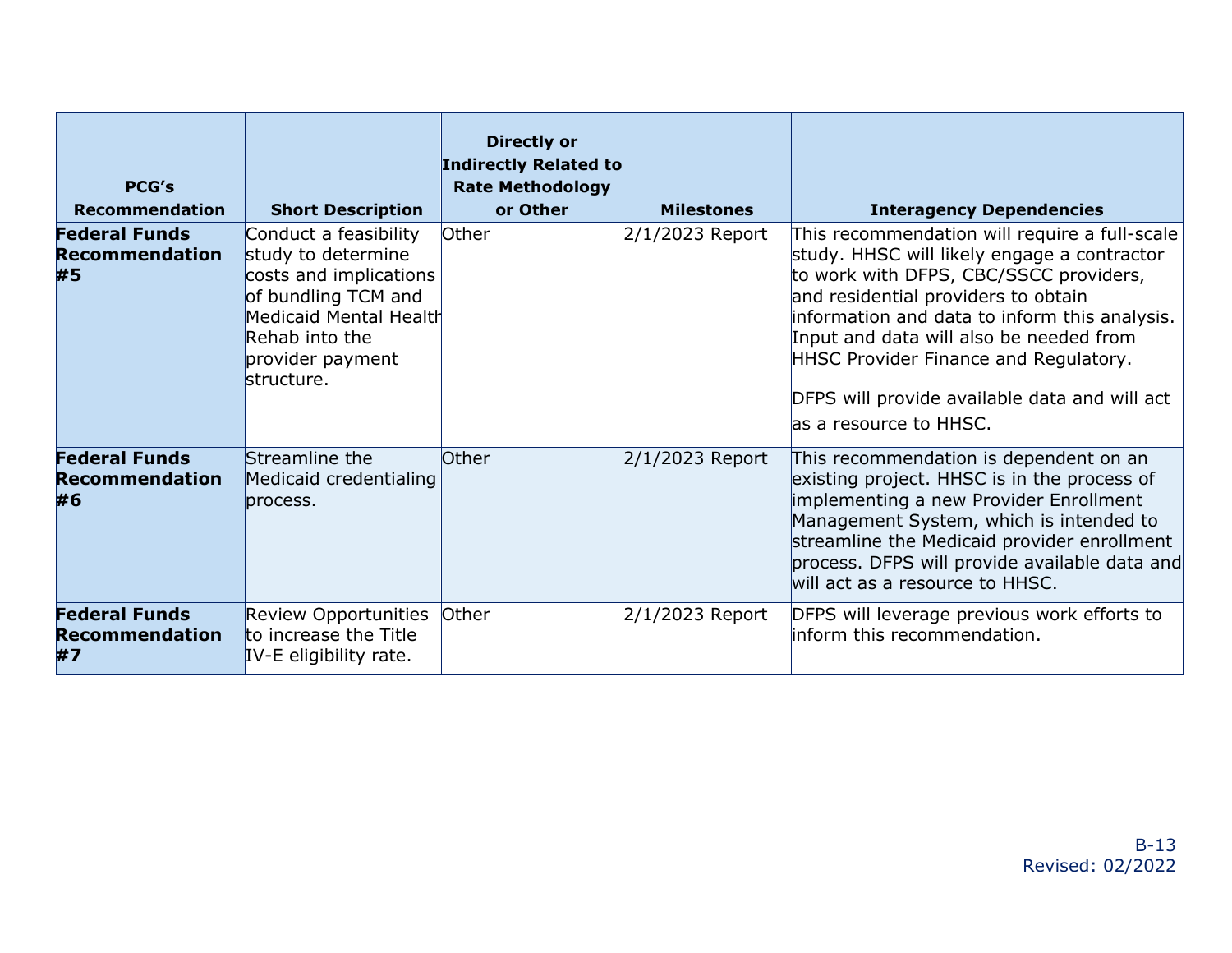| <b>PCG's</b><br><b>Recommendation</b>                | <b>Short Description</b>                                                                                            | <b>Directly or</b><br>Indirectly Related to<br><b>Rate Methodology</b><br>or Other | <b>Milestones</b> | <b>Interagency Dependencies</b>                                                                                                                                                                                                                                                                                                                                                                                                                             |
|------------------------------------------------------|---------------------------------------------------------------------------------------------------------------------|------------------------------------------------------------------------------------|-------------------|-------------------------------------------------------------------------------------------------------------------------------------------------------------------------------------------------------------------------------------------------------------------------------------------------------------------------------------------------------------------------------------------------------------------------------------------------------------|
| <b>Federal Funds</b><br><b>Recommendation</b><br>#8  | Increase kinship<br>licensing.                                                                                      | <b>Other</b>                                                                       |                   | HHSC Child Care Regulation per SB 1896 is<br>charged with developing provisional kinship<br>licensing requirements. DFPS will evaluate<br>new standards and work with federal<br>partners to determine compliance with<br>FFPSA requirements. If so, DFPS may begin<br>process requirements for claiming for new<br>setting.<br>State law and policy require that kinship<br>families be provided information on<br>becoming licensed at time of placement. |
| <b>Federal Funds</b><br><b>Recommendation</b><br>#9  | Develop Title IV-E<br>Administrative<br>Claiming strategies for<br>GRO/RTC placements.                              | Cost Report<br>Approach                                                            | 4/1/2023          | HHSC will review the Title IV-E allowable<br>administrative cost requirements and current<br>cost report framework to ensure IV-E eligible<br>costs are being captured accurately.                                                                                                                                                                                                                                                                          |
| <b>Federal Funds</b><br><b>Recommendation</b><br>#10 | Develop a method to<br>claim costs associated<br>with child-specific<br>contracts.                                  | Other                                                                              |                   | DFPS will continue to evaluate if federal<br>claiming requirements can be met for these<br>unique settings.                                                                                                                                                                                                                                                                                                                                                 |
| <b>Cost Report</b><br><b>Recommendation</b><br>#1    | Geographic location of Cost Report-<br>the provider's program Approach<br>facility where services<br>are delivered. |                                                                                    | 2/1/2022          | HHSC added to the cost report template for<br>the FY2022 Cost report. This change will be<br>effective $2/1/22$ .                                                                                                                                                                                                                                                                                                                                           |
| <b>Cost Report</b><br><b>Recommendation</b><br>#2    | Discrete Reporting by Cost Report-<br>Service.                                                                      | Approach                                                                           | 2/1/2025          | Assumes program models and pro forma<br>costed rates are implemented on 9/1/2024.                                                                                                                                                                                                                                                                                                                                                                           |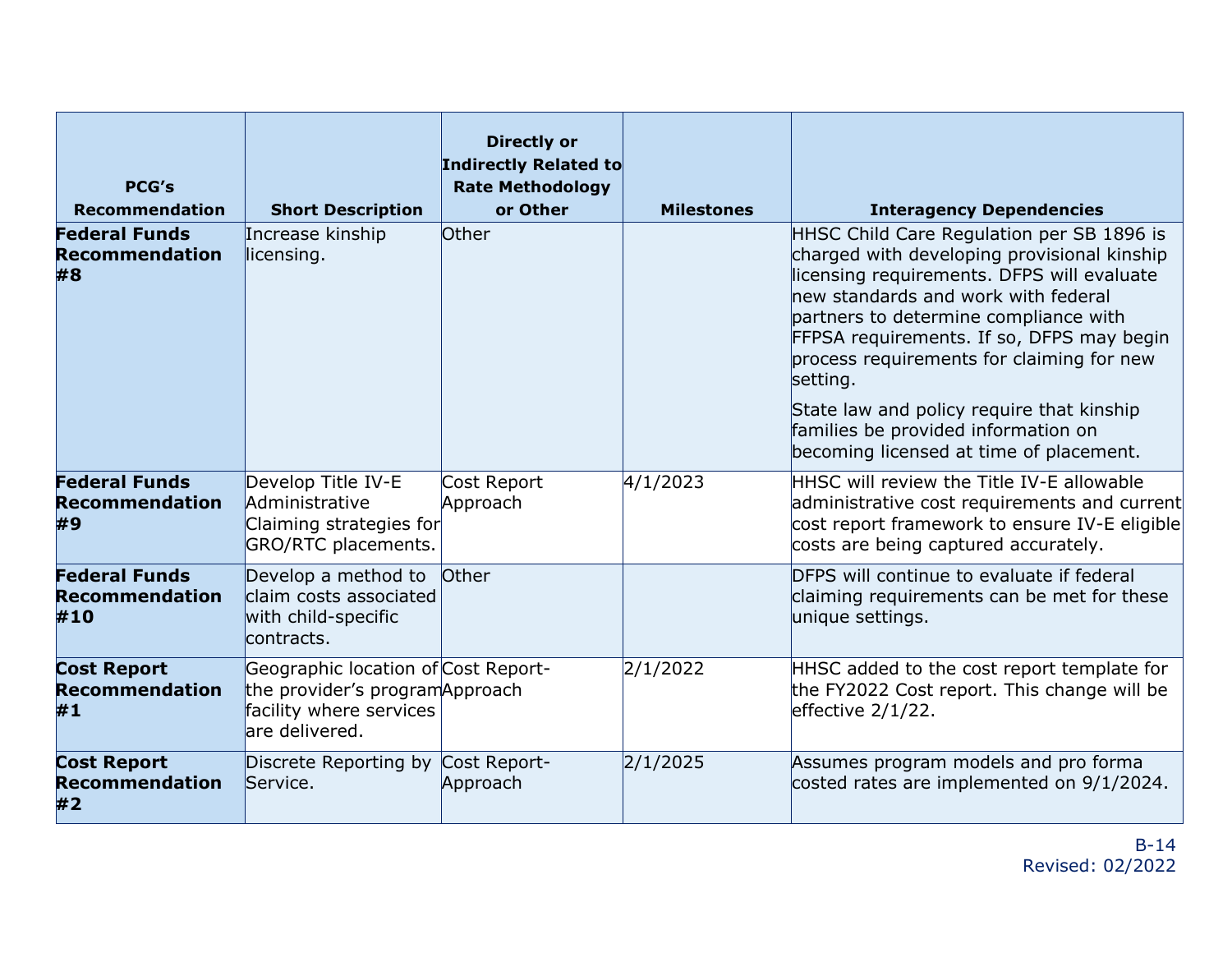| <b>PCG's</b><br><b>Recommendation</b>             | <b>Short Description</b>                                                                                   | <b>Directly or</b><br>Indirectly Related to<br><b>Rate Methodology</b><br>or Other | <b>Milestones</b> | <b>Interagency Dependencies</b>                                                                                             |
|---------------------------------------------------|------------------------------------------------------------------------------------------------------------|------------------------------------------------------------------------------------|-------------------|-----------------------------------------------------------------------------------------------------------------------------|
| <b>Cost Report</b><br><b>Recommendation</b><br>#3 | Report DFPS Revenue. Cost Report-                                                                          | Approach                                                                           | 2/1/2022          | HHSC added to the cost report template for<br>the FY2022 Cost report. This change will be<br>effective $2/1/22$ .           |
| <b>Cost Report</b><br><b>Recommendation</b><br>#4 | Specify Fundraising in Cost Report-<br>Non-DFPS Revenue.                                                   | Approach                                                                           | 2/1/2022          | HHSC added to the cost report template for<br>the FY2022 cost report. This change will be<br>effective $2/1/22$ .           |
| <b>Cost Report</b><br><b>Recommendation</b><br>#5 | One Agency cost reporCost Report-<br>to include all<br>programs.                                           | Approach                                                                           | 2/1/2025          | HHSC will evaluate ways to streamline the<br>cost report template once program models<br>have been defined and implemented. |
| <b>Cost Report</b><br><b>Recommendation</b><br>#6 | Update Cost Report to Cost Report-<br>Isolate Qualified<br>Residential Treatment  <br>Program (QRTP) Costs | Approach                                                                           | 2/1/2025          | HHSC will update the cost report to isolate<br>ORTP costs once these services have been<br>defined and implemented.         |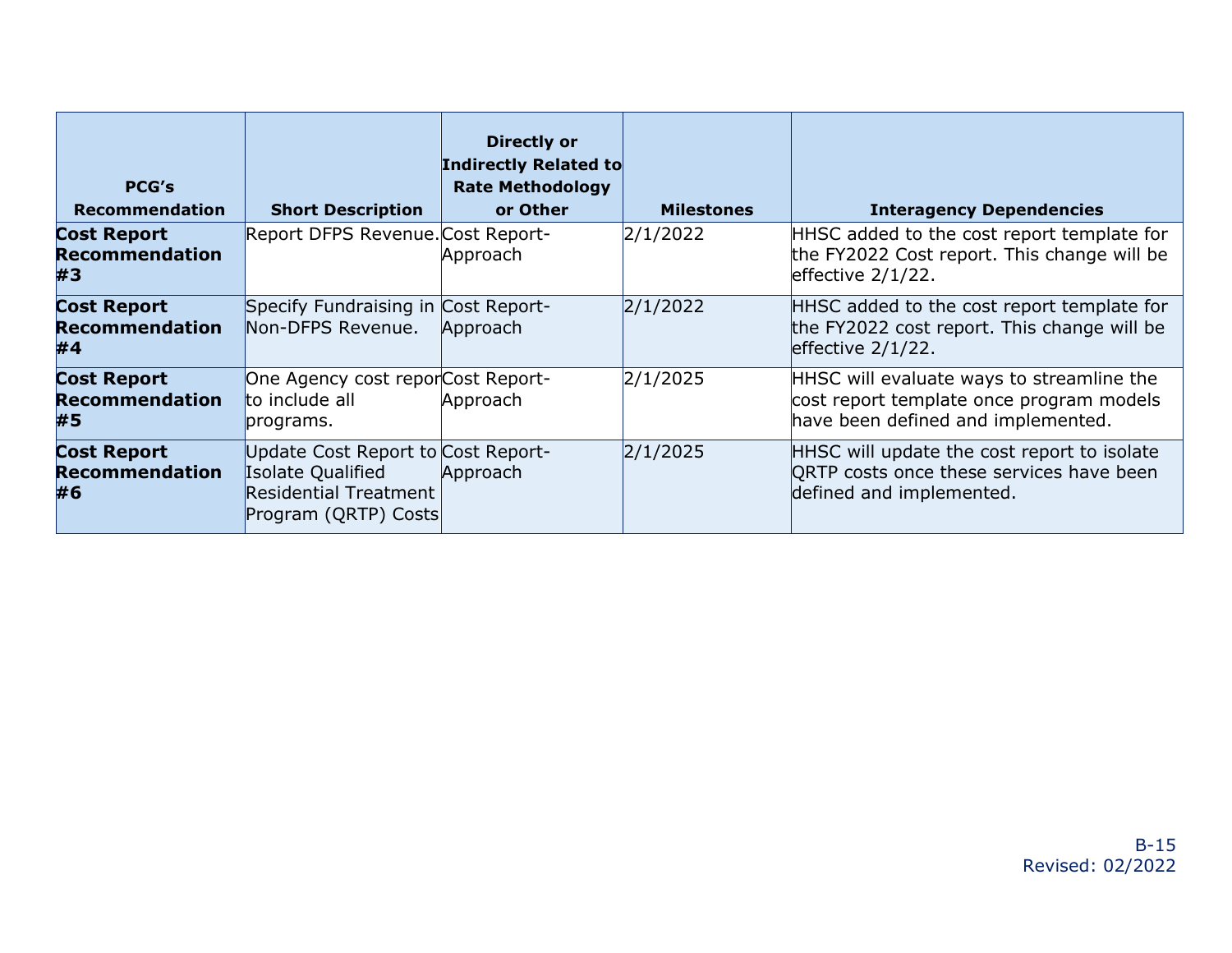# <span id="page-38-0"></span>**Appendix C. Interagency Dependencies for Pro forma Rates**

To adequately determine the fiscal impact and methodological rates, HHSC and DFPS will complete the following items:

#### <span id="page-38-1"></span>**Service Descriptions or Program Models**

- DFPS to identify a core set of service packages for the state to procure to meet the various needs of children statewide.
- DFPS to develop a more robust assessment tool and process to evaluate children in care to align with the service models included in the foster care placement continuum.
- DFPS to hold stakeholder forums to present or discuss the proposed core set of service packages and assessment tools. HHSC will serve as a resource, as needed.
- DFPS to provide HHSC the finalized proposed program service models, to include service descriptions, provider qualifications and expectations, and minimum staffing ratios.

# <span id="page-38-2"></span>**Cost Determination and Rate Determination Processes**

- HHSC to develop a crosswalk of current cost report data to the new program model costs. If these costs are not currently available, HHSC will utilize reputable external sources as applicable.
- DFPS to provide feedback and approve the crosswalk and assumptions.
- DFPS to provide utilization assumptions for new services or program models

#### <span id="page-38-3"></span>**Stakeholder Engagement**

HHSC will schedule stakeholder meetings and incorporate stakeholder feedback in revised economic models and recommended rates as appropriate. DFPS will serve as a resource during these sessions.

#### <span id="page-38-4"></span>**CBC Rate Development**

● DFPS to confirm decisions regarding risk-sharing assumptions to be implemented within the blended rates.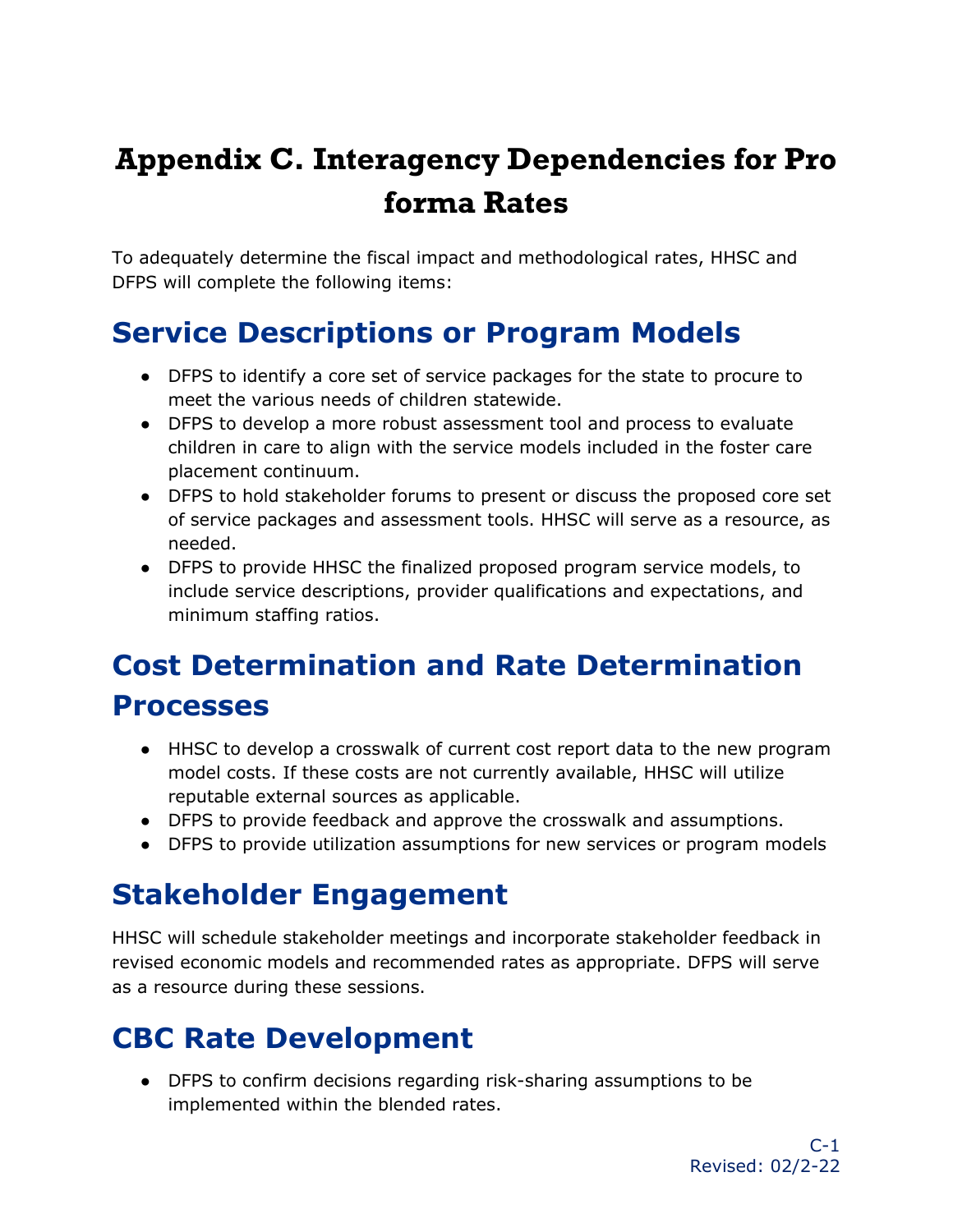- DFPS to determine SSCC data reporting, consistency in child placements or service levels, or both as appropriate.
- DFPS to provide utilization assumptions for new services or program models on a per catchment basis.